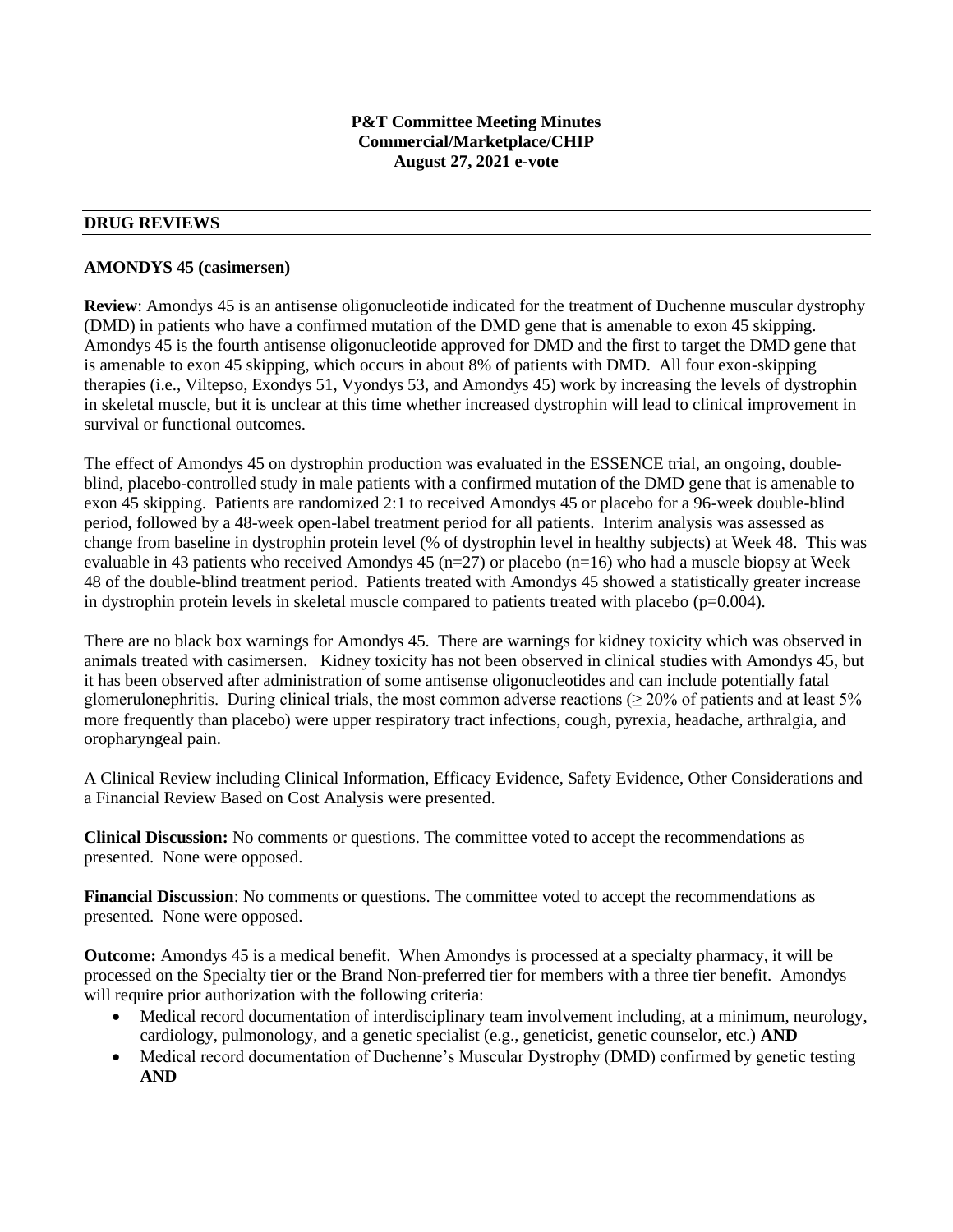- Medical record documentation that the member has a confirmed mutation of the DMD gene that is amenable to exon 45 skipping confirmed by a genetic counselor **AND**
- Medical record documentation of a baseline evaluation, including a standardized assessment of motor function by a neurologist with experience treating Duchenne muscular dystrophy **AND**
- Medical record documentation that Amondys 45 is being given concurrently with oral corticosteroids unless contraindicated or intolerant **AND**
- Medical record documentation that patient will receive a dose consistent with the Food and Drug Administration (FDA) approved labeling (maximum dose of 30 mg/kg infused once weekly) **AND**
- Medical record documentation that the patient is ambulatory (e.g., able to walk with assistance, not wheelchair bound, does not have full-time dependence on motorized wheelchairs or scooters for mobility) as proven by documentation of a 6-Minute Walk Test Distance (6MWT) within the past 3 months of initiation of Amondys 45

**Note**: Exon Deletions\* on the Duchenne Muscular Dystrophy Gene Theoretically Amenable to Exon 45 Skipping

| $7 - 44$ |       |           |       |           |           |           |       |       |           |
|----------|-------|-----------|-------|-----------|-----------|-----------|-------|-------|-----------|
| $12-44$  | 18-44 |           |       |           |           |           |       |       |           |
| l 44     |       |           |       |           |           |           |       |       |           |
| $-46$    | 46-47 | 46-48     | 46-49 | $46 - 51$ | $16 - 53$ | $46 - 55$ | 46-57 | 46-59 | $46 - 60$ |
| $46-67$  | 46-69 | $46 - 75$ | 46-78 |           |           |           |       |       |           |
|          |       |           |       |           |           |           |       |       |           |

\*The first number represents the first exon deleted. The last number is the last exon deleted. The dash (-) represents all exons in between the first and last exon deleted.

**AUTHORIZATION DURATION:** Initial approval will be for 6 months or less if the reviewing provider feels it is medically appropriate. Subsequent approvals will be for an additional 6 months or less if the reviewing provider feels it is medically appropriate and will require medical record documentation of the following:

- Medical record documentation that the member continues to benefit from treatment with casimersen **AND**
- Medical record documentation of an annual evaluation, including an assessment of motor function ability, by a neurologist with experience treating Duchenne muscular dystrophy **AND**
- Medical record documentation that Amondys 45 continues to be given concurrently with oral corticosteroids unless contraindicated or intolerant **AND**
- Medical record documentation that the patient will continue to receive a dose consistent with the Food and Drug Administration (FDA) approved labeling (maximum dose of 30 mg/kg infused once weekly) **AND**
- Medical record documentation that the patient remains ambulatory (e.g., able to walk with assistance, not wheelchair bound, does not have full-time dependence on motorized wheelchairs or scooters for mobility) as proven by documentation of a follow-up 6-Minute Walk Test Distance (6MWT) within the past 6 months

Additional evidence of the criteria used to make this decision can be found in the drug review presented to the committee.

# **BREZTRI (budesonide/glycopyrrolate/formoterol fumarate)**

**Review:** Breztri Aerosphere is a metered-dose inhaler containing a fixed combination of an inhaled corticosteroids, a long-acting beta-2 agonist, and a long-acting muscarinic antagonist which all have different effects on clinical physiology and inflammation associated with COPD. Breztri Aerosphere is the second triple therapy approve for COPD after Trelegy Ellipta. Breztri and Trelegy have a similar side effect profile, and both have demonstrated improvements in lung function and reduction of COPD exacerbations. Trelegy may offer a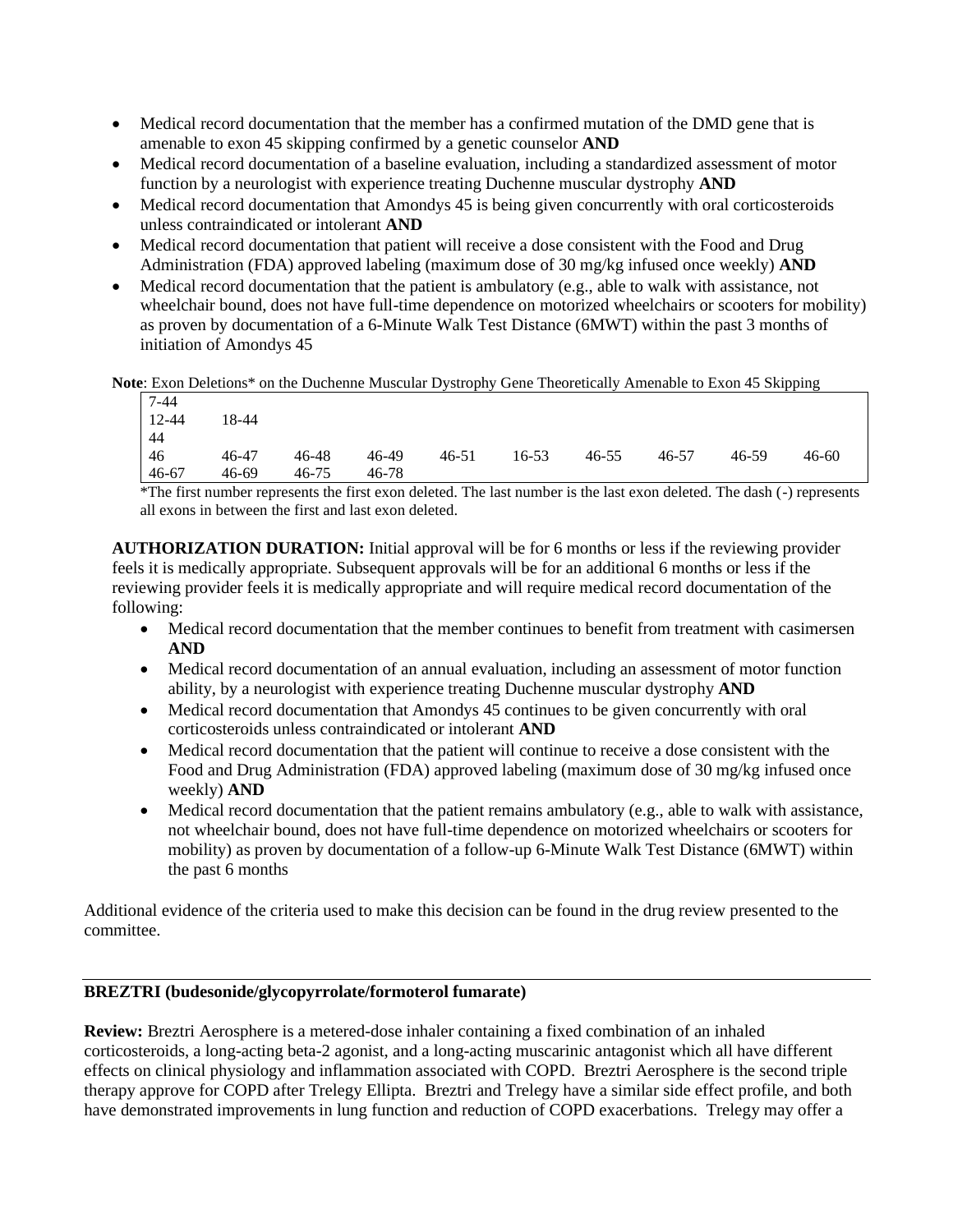slight advantage with once daily dosing compared to twice daily for Breztri and it also has indications for maintenance treatment in adult patients with asthma while Breztri does not.

The efficacy of Breztri was evaluated in two randomized, double-blind, parallel group trials in patients with moderate to severe COPD who remained symptomatic while receiving 2 or more inhaled maintenance treatments for COPD for at least 6 weeks prior to screening.

The ETHOS trial included 8,588 patients randomized 1:1:1:1 to receive Breztri Aerosphere (320 mcg/18 mcg/9.6 mcg), budesonide/glycopyrrolate/formoterol fumarate MDI 160 mcg/18 mcg/9.6 mcg (not an approved dosage), glycopyrrolate/formoterol (GFF) MDI 18 mcg/9.6 mcg, or budesonide/formoterol (BFF) MDI 320 mcg/9.6 mcg, all administered twice daily. Treatment with Breztri demonstrated a reduction in the rate of on-treatment moderate or severe COPD exacerbations over 52 weeks, an increase in FEV1 area under the curve from 0-4 hours (FEV1 AUC0-4), and an increase change from baseline in morning pre-dose trough FEV1 at Week 24 compared with GFF MDI and BFF MDI.

The KRONOS trial included 1,896 patients randomized 2:2:1:1 to receive Breztri Aerosphere (320 mcg/18 mcg/9.6 mcg), glycopyrrolate/formoterol (GFF) MDI 18 mcg/9.6 mcg, or budesonide/formoterol (BFF) MDI 320 mcg/9.6 mcg, or an open-label active comparator, all administered twice daily. Breztri also demonstrated an increase in mean change from baseline in morning pre-dose FEV1 at Week 24 with GFF MDI, but this was not statistically significant. Treatment with Breztri reduced the annual rate of on-treatment moderate or severe COPD exacerbations compared to both GFF MDI (not statistically significant due to hierarchical analysis) and BFF MDI.

There are no black box warnings for Breztri Aerosphere. Warnings and precautions for Breztri Aerosphere are consistent with other dual- and triple-combination inhalers. During clinical trials of Breztri Aerosphere, the most common adverse reactions were upper respiratory infections, dysphonia, and muscle spasms.

A Clinical Review including Clinical Information, Efficacy Evidence, Safety Evidence, Other Considerations and a Financial Review Based on Cost Analysis were presented.

**Clinical Discussion:** No comments or questions. The committee voted to accept the recommendations as presented. None were opposed.

**Financial Discussion**: No comments or questions. The committee voted to accept the recommendations as presented. None were opposed.

**Outcome:** Breztri Aerosphere is a pharmacy benefit and will be added to the Brand Preferred Tier of pharmacy formulary. Breztri Aerosphere will not require a prior authorization. The following quantity limits will apply:

# **QUANTITY LIMIT:** 10.7 grams per 28 days

Additional evidence of the criteria used to make this decision can be found in the drug review presented to the committee.

# **EVKEEZA (evinacumab-dgnb)**

**Review:** Evkeeza is a recombinant human monoclonal antibody that binds to and inhibits angiopoietin-like 3 (ANGPTL3) indicated as an adjunct to other low-density lipoprotein-cholesterol (LDL-C) lowering therapies for the treatment of adult and pediatric patients, aged 12 years and older, with homozygous familial hypercholesterolemia (HoFH). It offers a new mechanism of action for the treatment of patients with HoFH who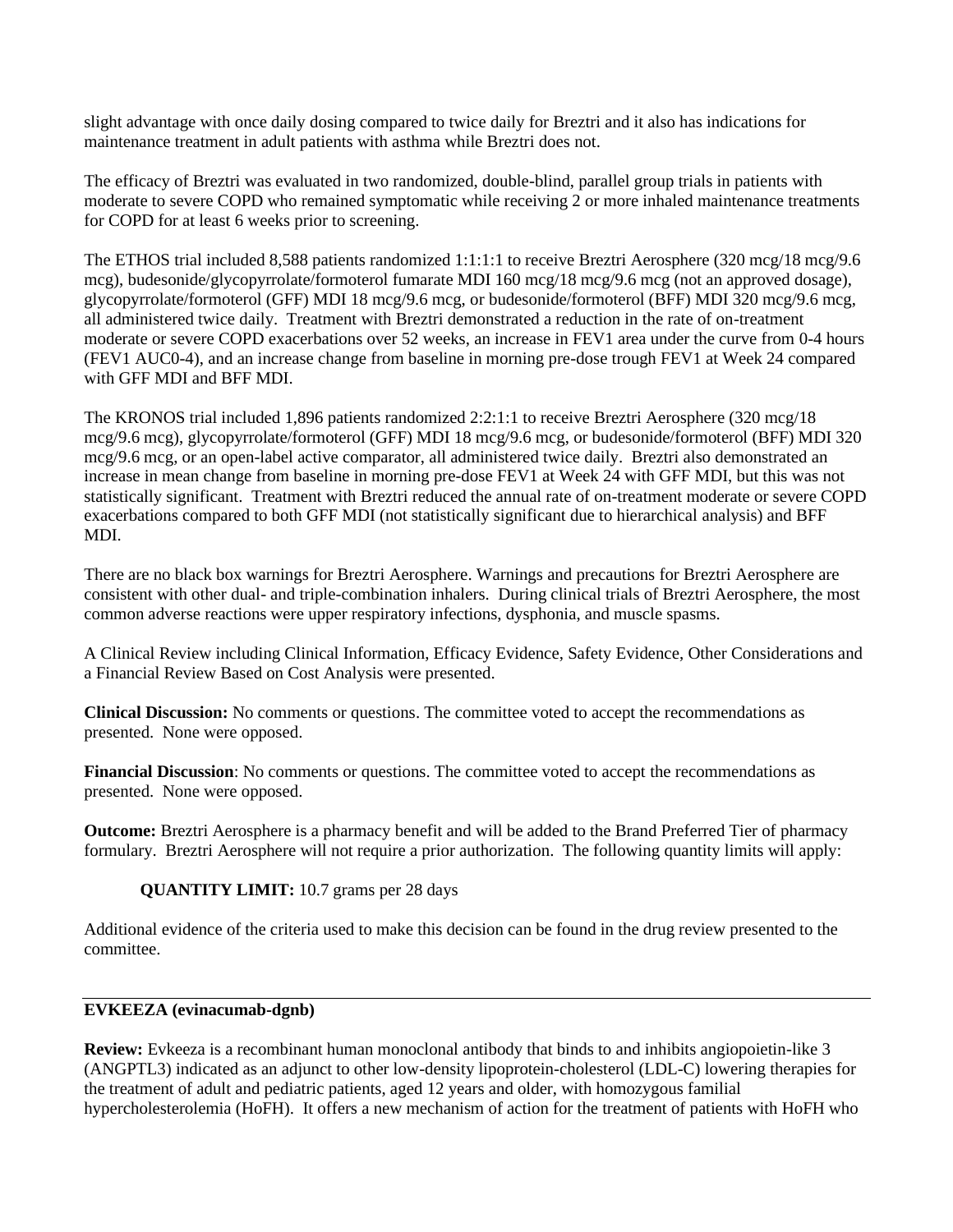often require multiple intensive LDL-lowering therapies to reach their LDL goals. The treatment guidelines for the management of dyslipidemias and HoFH have not been updated since the approval of Evkeeza but it is expected that placement in therapy will be similar to Juxtapid which is also is reserved for patients who have failed other LDL-C lowering therapies and lipoprotein apheresis.

The efficacy of Evkeeza was evaluated in the ELIPSE-HoFH trial, a double-blind, randomized, placebocontrolled trial evaluating the efficacy and safety of Evkeeza compared to placebo in 65 patients 12 years of age and older with homozygous familial hypercholesterolemia (HoFH). During the 24-week, double-blind treatment period, patients were randomized to treatment with Evkeeza 15 mg/kg IV every 4 weeks (n=43) or placebo (n=22). After the double-blind treatment period, 64 of 65 patients entered a 24-week open-label extension period during which all patients received treatment with Evkeeza.

The primary efficacy endpoint was percent change in LDL-C from baseline to week 24. At week 24, the least mean squares difference between Evkeeza and placebo in mean percent change in LDL-C from baseline was - 49%. After 24 weeks of open-label treatment (Week 24 to 48), the observed LDL-C reduction from baseline was similar in patients who crossed over from placebo to Evkeeza and was maintained in patients who remained on Evkeeza for 48 weeks. At Week 24, the observed reduction in LDL-C was consistent across all predefined subgroups, including age, limited LDLR activity, concomitant treatment with lipoprotein apheresis, and concomitant background lipid-lowering medications.

There are no black box warnings for Evkeeza. There are warnings for serious hypersensitivity reactions (including 1 case of anaphylaxis during clinical trials) and embryo fetal toxicity based on animal reproduction studies. During clinical trials, the most common adverse reactions which occurred in over 3% of patients treated with Evkeeza and were greater than placebo included nasopharyngitis, influenza like illness, dizziness, rhinorrhea, nausea, pain in extremities and asthenia.

A Clinical Review including Clinical Information, Efficacy Evidence, Safety Evidence, Other Considerations and a Financial Review Based on Cost Analysis were presented.

**Clinical Discussion:** No comments or questions. The committee voted to accept the recommendations as presented. None were opposed.

**Financial Discussion**: No comments or questions. The committee voted to accept the recommendations as presented. None were opposed.

**Outcome:** Evkeeza is a medical benefit. When Evkeeza is processed at a specialty pharmacy, it will be processed on the Specialty tier or the Brand Non-preferred tier for members with a three tier benefit. Evkeeza will require prior authorization with the following criteria:

- Medical record documentation of a diagnosis of homozygous familial hypercholesterolemia that is caused by mutations of the low-density lipoprotein (LDL) receptor (LDLr) gene **AND**
- Medical record documentation that Evkeeza is prescribed by a lipidologist or cardiologist **AND**
- Medical record documentation of age greater than or equal to 12 years **AND**
- Medical record documentation of failure to adequately control low-density lipoprotein (LDL) levels with combination of maximum tolerated statin dose and low-density lipoprotein (LDL) apheresis treatment defined as:
	- $\circ$  Greater than or equal to 130 mg/dL in pediatric patients greater than or equal to 12 years of age and less than 18 years of age **OR**
	- o Greater than or equal to 100 mg/dL in adult patients without cardiovascular disease **OR**
	- $\circ$  Greater than or equal to 70 mg/dL in adult patients with established cardiovascular disease

**AND**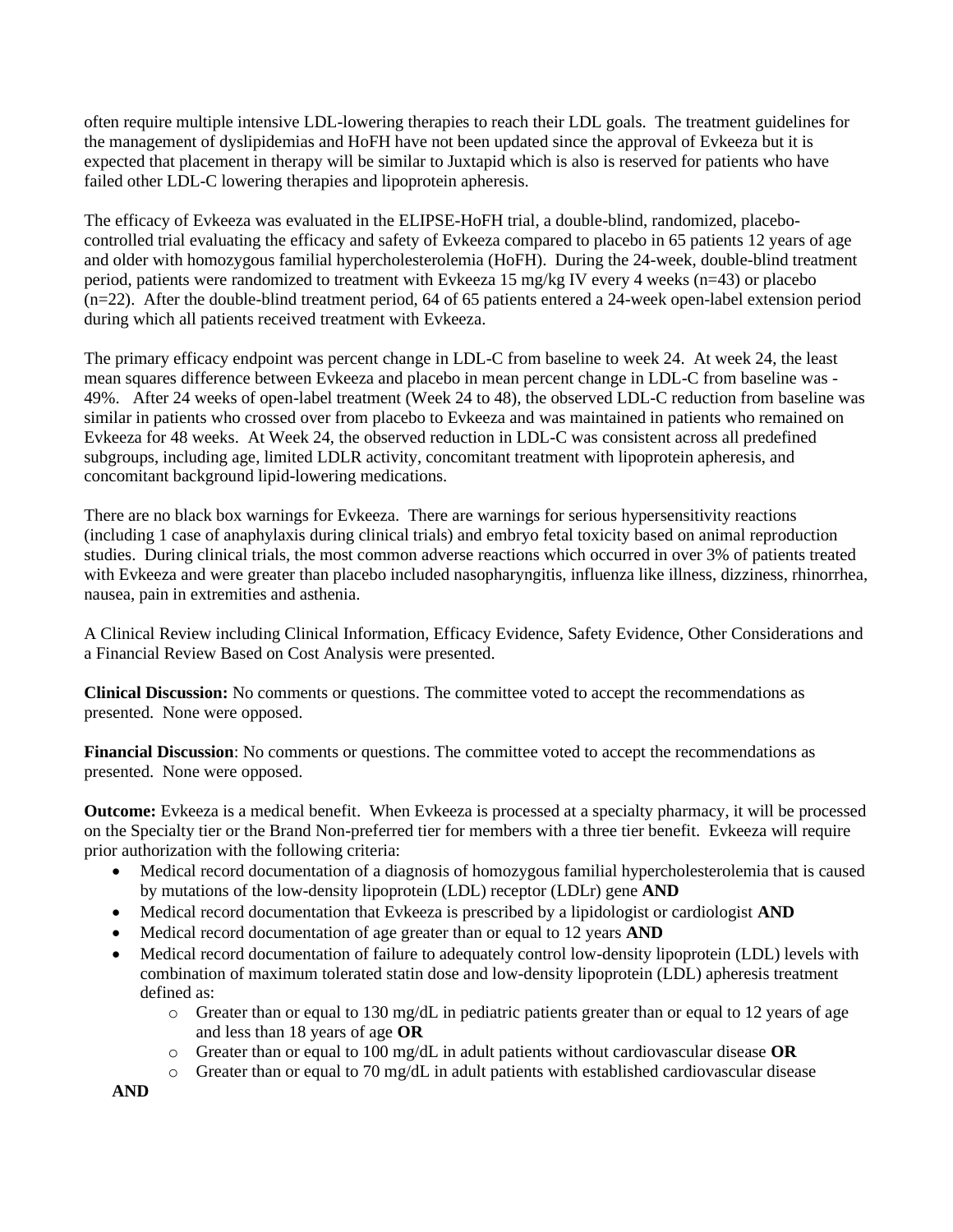- Medical record documentation of Evkeeza to be used in adjunct with maximum tolerated statin dose **AND** low density lipoprotein (LDL) apheresis **AND**
- Medical record documentation of therapeutic failure on, intolerance to, or contraindication to one formulary proprotein convertase subtilisin kexin type 9 (PCSK9) inhibitor **AND**
- If the request is for use in combination with Juxtapid:
	- o Medical record documentation of failure to adequately control low-density lipoprotein (LDL) levels with a minimum 6-month trial of maximum tolerated Juxtapid dose without the concomitant use of Evkeeza

## **QUANTITY LIMITS:** 21 tablets/28 days

**AUTHORIZATION DURATION:** Initial authorization will be for a period of six (6) months. After the initial six (6) month approval, subsequent approvals for coverage will be for a duration of one (1) year. Reevaluation of coverage will be every one (1) year, requiring medical record documentation that current medical necessity criteria are met and that therapy has been effective.

**Other Recommendations:** The following updates are recommended for Juxtapid due to the discontinuation of Kynamro and the expanded approval of Praluent for HoFH. The following changes to the Juxtapid quantity limit are recommended due to the discontinuation of Juxtapid 40 mg and 60 mg capsules. Based on feedback, patients should not start Juxtapid and Evkeeza at the same time and should have an adequate trial of one medication before use in combination and it is recommended that criteria be added to both Juxtapid policies to require failure of Evkeeza prior to concomitant use. A 3-month trial of Evkeeza allows adequate time to initiate treatment and obtain LDL-C levels to assess efficacy of Evkeeza treatment.

## **Commercial Policy 293.0 Juxtapid**

- Medical record documentation of a diagnosis of homozygous familial hypercholesterolemia that is caused by mutations of the low-density lipoprotein (LDL) receptor (LDLr) gene AND
- Medical record documentation that Juxtapid is prescribed by a hepatologist, lipidologist, or cardiologist registered with the Juxtapid risk evaluation and mitigation strategies (REMS) program AND
- Medical record documentation of age greater than or equal to 18 years AND
- Medical record documentation of failure to adequately control low-density lipoprotein (LDL) levels with combination of maximum tolerated statin dose and low-density lipoprotein (LDL) apheresis treatment defined as:
	- $\circ$  Greater than or equal to 200  $100 \text{ mg/dL}$  in patients without cardiovascular disease
	- $\circ$  Greater than or equal to  $\frac{160}{70}$  mg/dL in patients with established cardiovascular disease

#### AND

- Medical record documentation of Juxtapid to be used in adjunct with maximum tolerated statin dose AND low density lipoprotein (LDL) apheresis AND
- Medical record documentation of therapeutic failure on, intolerance to, or contraindication to Kynamro\* AND
- Medical record documentation of therapeutic failure on, intolerance to, or contraindication to one formulary proprotein convertase subtilisin kexin type 9 (PCSK9) inhibitor.
- If the request is for use in combination with Evkeeza:
	- o Medical record documentation of failure to adequately control low-density lipoprotein (LDL) levels with a minimum 3-month trial of Evkeeza without the concomitant use of Juxtapid

## **QUANTITY LIMIT:** 1 capsule per day, 28 day supply per fill

 5 mg and 10 mg capsules: 1 capsule per day, 28 day supply per fill 20 mg and 30 mg capsules: 2 capsules per day, 28 day supply per fill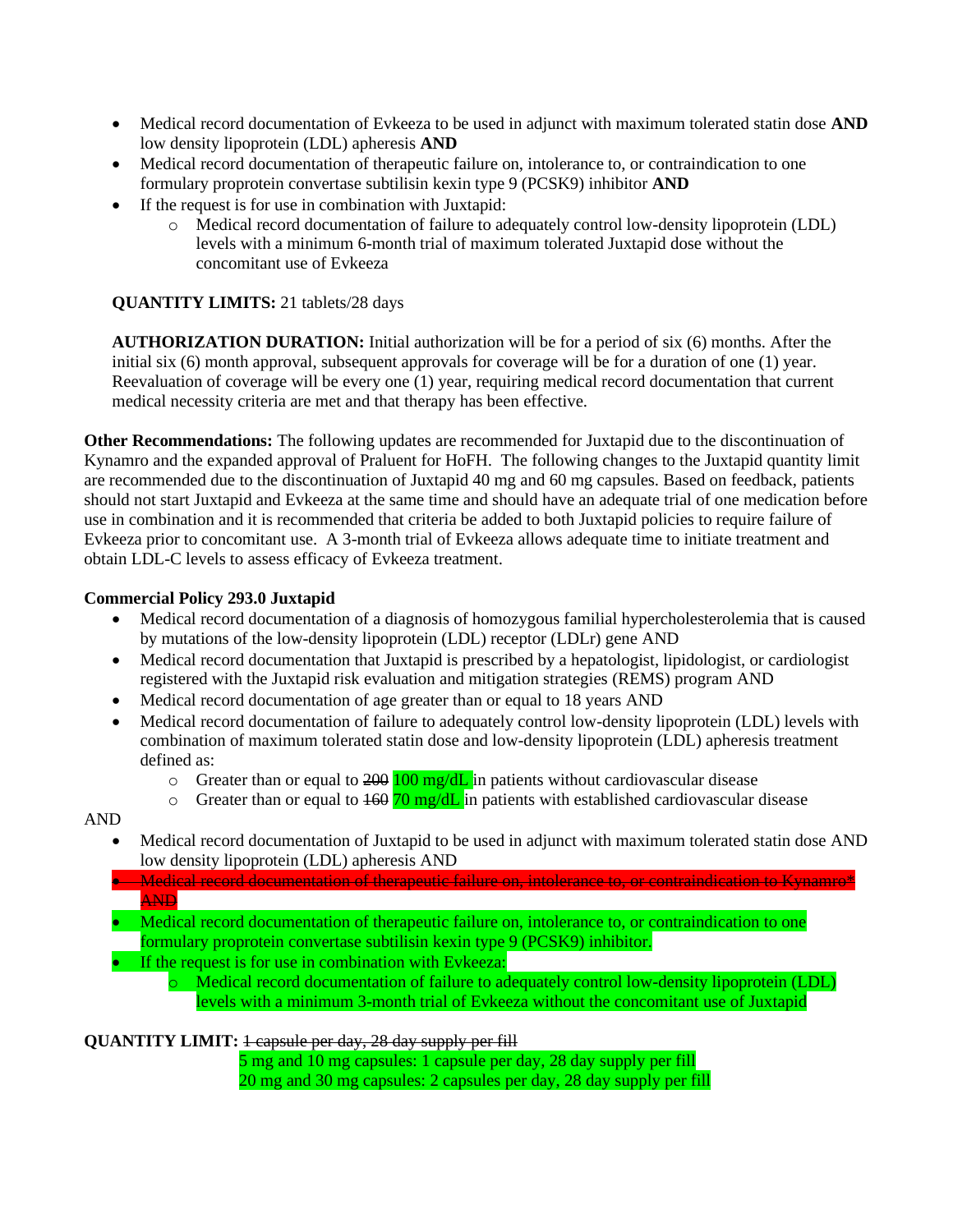**Clinical Discussion:** No comments or questions. The committee voted to accept the recommendations as presented. None were opposed.

**Financial Discussion**: No comments or questions. The committee voted to accept the recommendations as presented. None were opposed.

Additional evidence of the criteria used to make this decision can be found in the drug review presented to the committee.

## **LUMAKRAS (sotorasib)**

**Review:** Lumakras is the first targeted treatment for any Kirsten rat sarcoma viral oncogene homologue (KRAS) mutation and is specifically indicated for patients with a KRAS G12C mutation. It forms an irreversible bond with the unique cysteine of KRAS which locks the protein into an inactive state and prevents downstream signaling, which leads to inhibition of cell growth and promoted apoptosis only in KRAS G12C tumor cell lines. Lumakras inhibition of KRAS in vitro and in vivo showed minimal detectable off-target activity. In mouse tumor xenograft models, it led to tumor regressions and prolonged survival and was associated with antitumor immunity in KRAS G12C modes.

Prior to the approval of Lumakras, there were no targeted therapies available for patients with KRAS G12C mutations, although immune checkpoint inhibitors have demonstrated efficacy with this mutation. First line treatments typically include platinum based chemotherapy and/or an immune checkpoint inhibitor.

The efficacy of Lumakras was evaluated in CodeBreaK 100, a single-arm, open-label trial in a subset of 124 adult patients with locally advanced or metastatic KRAS G12C mutated NSCLC with disease progression after receiving an immune checkpoint inhibitor and/or platinum-based chemotherapy. Patients were treated with Lumakras 960 mg once daily until disease progression or unacceptable toxicity. The major efficacy outcomes demonstrated a 36% objective response rate, with most patients achieving a partial response, and a median duration of response of 10 months.

There are no black box warnings for Lumakras. There are warnings for hepatotoxicity, which may lead to druginduced liver injury and hepatitis, and interstitial lung disease (ILD) and pneumonitis. The most common adverse reactions (≥ 20%) included diarrhea, musculoskeletal pain, nausea, vomiting, constipation, abdominal pain, dyspnea, fatigue, hepatotoxicity, and cough. The most common laboratory abnormalities ( $\geq$  25%) were decreased lymphocytes, hemoglobin, calcium, and sodium, and increased aspartate aminotransferase, alanine aminotransferase, alkaline phosphatase, and urine protein.

A Clinical Review including Clinical Information, Efficacy Evidence, Safety Evidence, Other Considerations and a Financial Review Based on Cost Analysis were presented.

**Clinical Discussion:** No comments or questions. The committee voted to accept the recommendations as presented. None were opposed.

**Financial Discussion**: No comments or questions. The committee voted to accept the recommendations as presented. None were opposed.

**Outcome:** Lumakras is a pharmacy benefit that will be added to the formulary at the OralOncBrandNP tier (\$0 copay). Lumakras will require prior authorization with the following criteria:

• Medical record documentation of age greater than or equal to 18 years **AND**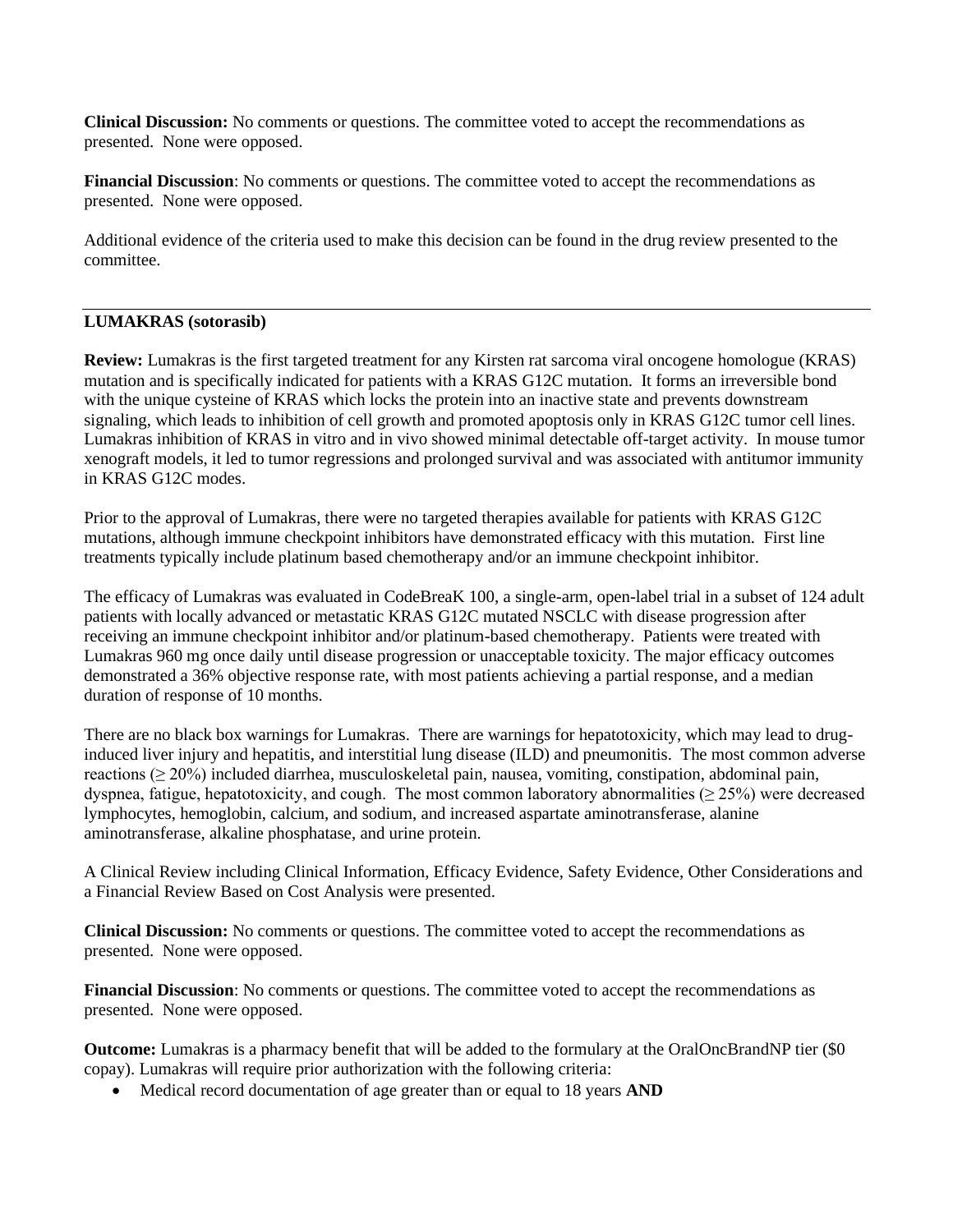- Medical record documentation that Lumakras is prescribed by a hematologist/oncologist **AND**
- Medical record documentation of locally advanced or metastatic non-small cell lung cancer (NSCLC) **AND**
- Medical record documentation of a KRAS G12C mutation, as determined by an FDA-approved test\* **AND**
- Medical record documentation of treatment with at least one prior systemic therapy.

**\*NOTE:** The FDA approved tests for the detection of KRAS G12C mutation in NSCLC are the therascreen KRAS RGQ PCR Kit and Guardant 360® CDx.

**QUANTITY LIMIT:** 8 tablets per day, 30 day supply per fill

**AUTHORIZATION DURATION:** Initial approval will be for 6 months or less if the reviewing provider feels it is medically appropriate. Subsequent approvals will be for an additional 12 months or less if the reviewing provider feels it is medically appropriate and will require medical record documentation of continued disease improvement or lack of disease progression. The medication will no longer be covered if patient experiences toxicity or worsening of disease.

Additional evidence of the criteria used to make this decision can be found in the drug review presented to the committee.

## **REGEN-COV (casirivimab/imdevimab)**

**Review:** REGEN-COV is a monoclonal antibody (mAb) indicated in adult and pediatric patients (12 years of age and older weighing at least 40 kg) for post-exposure prophylaxis to COVID-19 and for treatment of mild or moderate coronavirus disease 2019 (COVID-19) with positive results of direct SARS-CoV-2 viral testing in patients who are at a high risk for progression to severe COVID-19, including hospitalization or death. REGEN-COV is one of two available severe acute respiratory syndrome coronavirus 2 (SARS-CoV-2)-specific mAbs designed to directly target epitopes on the spike protein of the virus and block the receptor-binding domain of the spike protein from interacting with human angiotensin-converting enzyme 2 (ACE2), preventing the virus from entering cells and inhibiting viral replication.

The efficacy of REGEN-COV was evaluated in two clinical trials, COV-2067 and COV-2069. COV-2067 is a Phase 1/2/3, randomized, double-blind, placebo-controlled trial evaluated REGEN-COV for the treatment of subjects with a positive SARS-CoV-2 RT-qPCR result from nasopharyngeal (NP) swab with mild to moderate COVID-19 symptoms who were not hospitalized. Patients were randomized to receive a single intravenous infusion of 600 mg of casirivimab and 600 mg of imdevimab (n=838), 1,200 mg of casirivimab and 1,200 mg of imdevimab (n=1,529), 4,000 mg of casirivimab and 4,000 mg of imdevimab (n=700), or placebo (n=1,500). The primary endpoint was proportion of patients with at least 1 COVID-19-related hospitalization or all-cause death through Day 29 in the modified full analysis set (mFAS) (positive for SARS-CoV-2 and at least one risk factor for severe COVID-19). In the mFAS, 7 subjects (1%) treated with 600 mg of casirivimab and 600 mg of imdevimab had events (COVID-19 hospitalization or death) compared to 24 subjects (3%) treated with placebo. This demonstrated a 70% reduction in COVID-19-related hospitalizations or all-cause death compared to placebo. Similar results were observed for higher dosages, indicating the absence of a dose effect, leading to the authorization of the 600 mg of casirivimab and 600 mg of imdevimab dosage. Results also demonstrated a reduction in viral load and median time to resolution of symptoms in patients treated with REGEN-COV.

COV-2069 is a Phase 3, randomized, double-blind, placebo-controlled trial evaluating REGEN-COV for postexposure prophylaxis of COVID-19 in asymptomatic household contacts of individuals infected with SARS-CoV-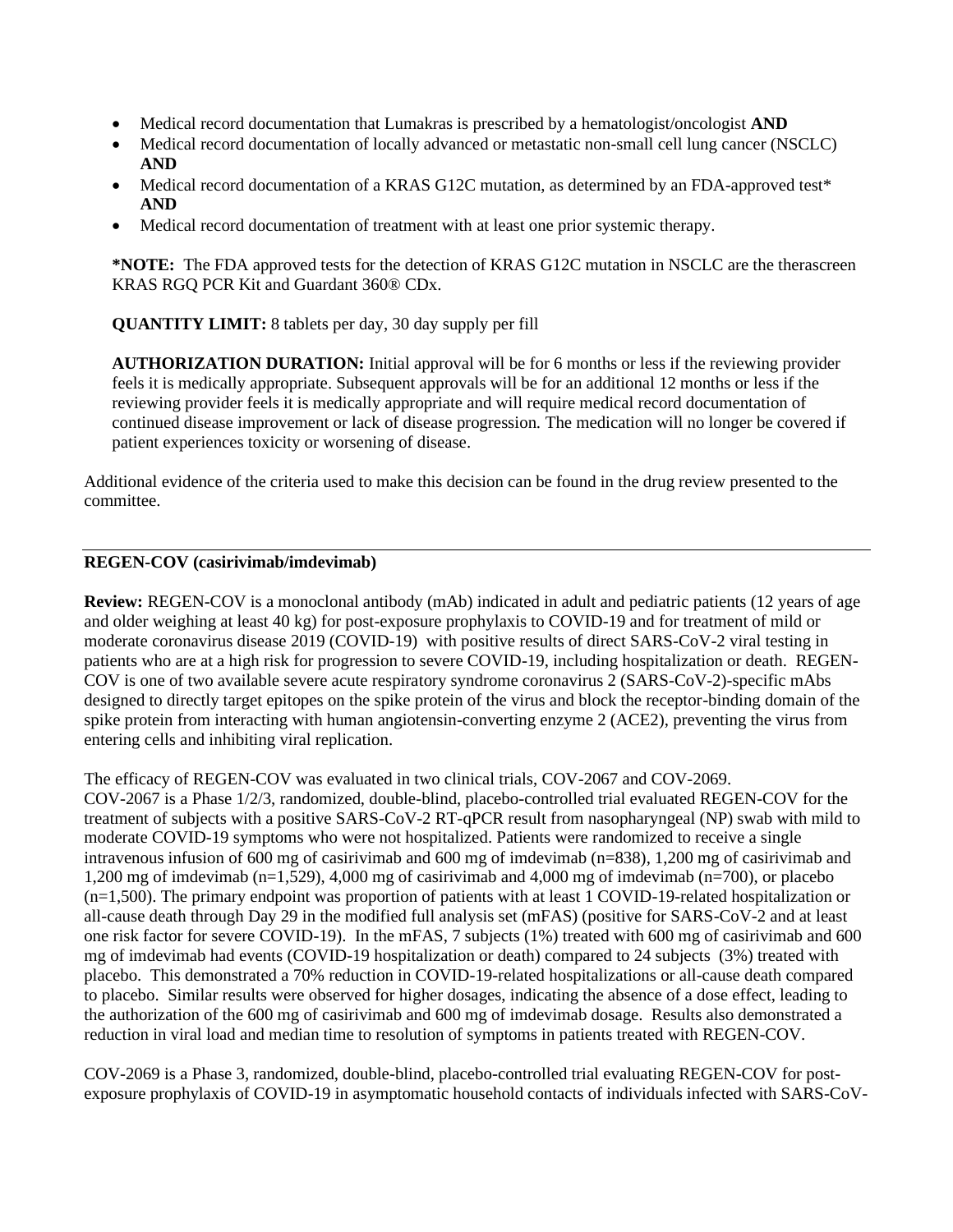2 (index case). The primary analysis population included 1,505 patients who were SARS-CoV-2 RT-qPCR negative and seronegative at baseline. Patients were randomized 1:1 to a single-dose of the 600 mg of casirivimab and 600 mg of imdevimab (n=753) or placebo (n=752) administered subcutaneously within 96 hours of collection of the index cases' positive SARS-CoV-2 diagnostic test. Following randomization and dosing, patients had SARS-CoV-2 RT-qPCR testing via nasopharyngeal swab every 7 days plus weekly investigator assessment of COVID-19 symptoms during the 28-day efficacy assessment period. The primary efficacy endpoint was proportion of patients who developed RT-qPCR-confirmed COVID-19 through Day 29. In the primary analysis population, there was an 81% risk reduction in the development of COVID-19 with REGEN-COV treatment compared to placebo [11/753 (1%) and 59/752 (8%)]. In post-hoc analysis in the subgroup of patients who met the criteria for high risk for progression to severe COVID-19, there was a 76% risk reduction in COVID-19 with REGEN-COV treatment compared to placebo [10/570 (2%) vs 42/567 (7%)].

There is limited clinical data available for REGEN-COV, but it does have warnings for hypersensitivity, including anaphylaxis, infusion related reactions, clinical worsening of COVID-19 after REGEN-COV administration, and limited benefit and potential for risk in patients with severe COVID-19. In clinical trials, adverse reactions included infusion related reactions, such as urticaria, pruritus, flushing, pyrexia, shortness of breath, chest tightness, nausea, vomiting, and rash, Injection site reactions, most commonly erythema and pruritis, and hypersensitivity reactions, including anaphylaxis, were also reported in clinical trials.

A Clinical Review including Clinical Information, Efficacy Evidence, Safety Evidence, Other Considerations and a Financial Review Based on Cost Analysis were presented.

**Clinical Discussion:** No comments or questions. The committee voted to accept the recommendations as presented. None were opposed.

**Financial Discussion**: No comments or questions. The committee voted to accept the recommendations as presented. None were opposed.

**Outcome:** REGEN-COV will be covered as medical benefit and will not be added to the pharmacy formulary. REGEN-COV will not require a prior authorization.

Additional evidence of the criteria used to make this decision can be found in the drug review presented to the committee.

## **TRUSELTIQ (infigratinib)**

**Review:** Truseltiq is a kinase inhibitor indicated for the treatment of adults with previously treated, unresectable locally advanced or metastatic cholangiocarcinoma (CCA) with a fibroblast growth factor receptor 2 (FGFR2) fusion or other rearrangement as detected by an FDA-approved test. Pemazyre, another FGFR inhibitor, is a direct competitor to Truseltiq.

Patients should be selected for the treatment of Truseltiq based on the presence of an FGFR2 fusion or rearrangement, as detected by an FDA approved test.

Truseltiq is available as 25 mg capsules and 100 mg capsules. The capsules are supplied in 21-day blister packs. The 125 mg daily dose contains 21, 100 mg capsules and 21, 25 mg capsules. The 100 mg daily dose contains 21, 100 mg capsules. The 75 mg daily dose contains 63, 25 mg capsules. The 50 mg daily dose contains 42, 25 mg capsules. The recommended dosage of Truseltiq is 125 mg (one 100 mg capsule and one 25 mg capsule) orally once daily for 21 consecutive days followed by 7 days off therapy, in 28-day cycles. Treatment should be continued until disease progression or unacceptable toxicity. For adverse reactions, it is recommended to reduce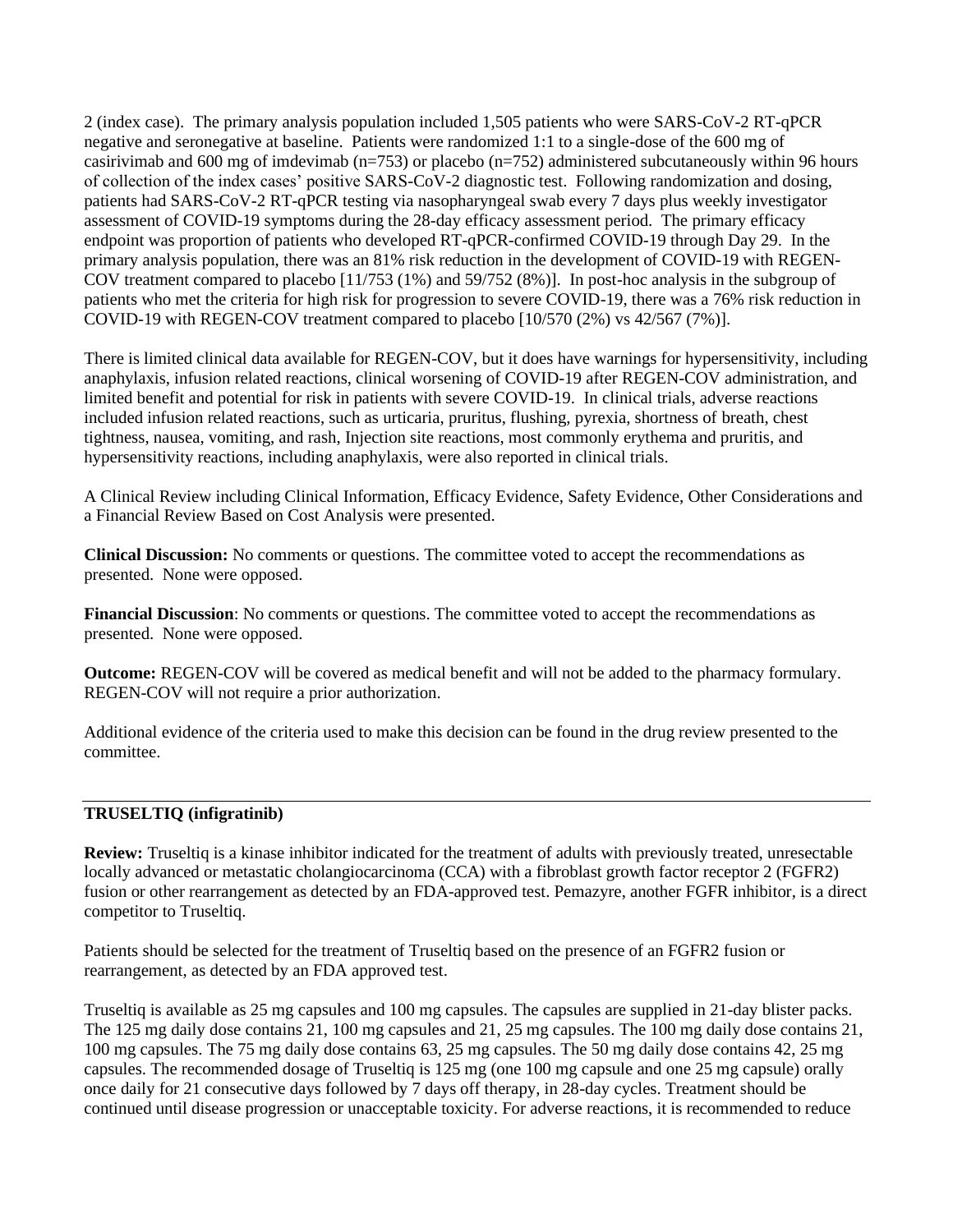the dose. The first dose reduction would be 100 mg (one 100 mg capsule), the second dose reduction would be 75 mg (three 25 mg capsules), and the third dose reduction would be 50 mg (two 25 mg capsules).

The efficacy of Truseltiq was studied in 108 patients with previously treated, unresectable locally advanced or metastatic cholangiocarcinoma with an FGFR2 fusion or rearrangement. All patients had received at least 1 prior line of systemic therapy, 32% had 2 prior lines of therapy, and 29% had 3 or more prior lines of therapy. Patients received Truseltiq at a dose of 125 mg orally once daily for 21 consecutive days followed by 7 days off therapy, in 28-day cycles until disease progression or unacceptable toxicity. The overall response rate was reached in 23% of patients (22% being partial responses). The median duration of response was 5.0 months. The median time to response was 3.6 months.

There are no contraindications. Truseltiq has warnings for retinal pigment epithelial detachment (RPED) and hyperphosphatemia. Serious adverse reactions occurred in 32% of patients receiving Truseltiq. Fatality occurred in 1 patient due to sepsis. Permanent discontinuation occurred in 15% of patients. Dose interruptions occurred in 64% of patients and dose reductions occurred in 60% of patients. The most common ( $\geq$ 20%) adverse reactions were nail toxicity, stomatitis, dry eye, fatigue, alopecia, palmar plantar erythrodysesthesia syndrome, arthralgia, dysgeusia, constipation, abdominal pain, dry mouth, eyelash changes, diarrhea, dry skin, decreased appetite, vision blurred and vomiting. Based on animal studies and its mechanism of action, Truseltiq can cause fetal harm or loss of pregnancy when administered to a pregnant woman. The safety and effectiveness in pediatric patients have not been established. The dose should be reduced in those with mild or moderate renal impairment. The recommended dose has not been established in patients with severe renal impairment/ESRD receiving hemodialysis. The dose should be reduced in those with mild or moderate hepatic impairment. The recommended dose has not been established in patients with severe hepatic impairment.

Per NCCN, Truseltiq is indicated for patients with intrahepatic and extrahepatic cholangiocarcinoma, as subsequent treatment as a single agent (useful in certain circumstances) for progression on or after systemic treatment for unresectable or metastatic disease with FGFR2 fusions or rearrangements (2A recommendation).

A Clinical Review including Clinical Information, Efficacy Evidence, Safety Evidence, Other Considerations and a Financial Review Based on Cost Analysis were presented.

**Clinical Discussion:** No comments or questions. The committee voted to accept the recommendations as presented. None were opposed.

**Financial Discussion**: No comments or questions. The committee voted to accept the recommendations as presented. None were opposed.

**Outcome:** Truseltiq is a pharmacy benefit that will be added to the formulary at the OralOncBrandNP tier (\$0 copay). Truseltiq will require prior authorization with the following criteria:

- Medical record documentation that Truseltiq is prescribed by a hematologist or oncologist **AND**
- Medical record documentation of age greater than or equal to 18 years **AND**
- Medical record documentation of unresectable locally advanced or metastatic cholangiocarcinoma **AND**
- Medical record documentation of a fibroblast growth factor receptor 2 (FGFR2) fusion or other rearrangement as verified by a Food and Drug Administration (FDA) approved test\* **AND**
- Medical record documentation of one prior line of therapy

**\*NOTE:** The FDA approved test can be found at<http://www.fda.gov/CompanionDiagnostics>

# **QUANTITY LIMIT:**

• Truseltiq 50 mg daily dose (GPI 2153223540B220): 42 capsules per 28 days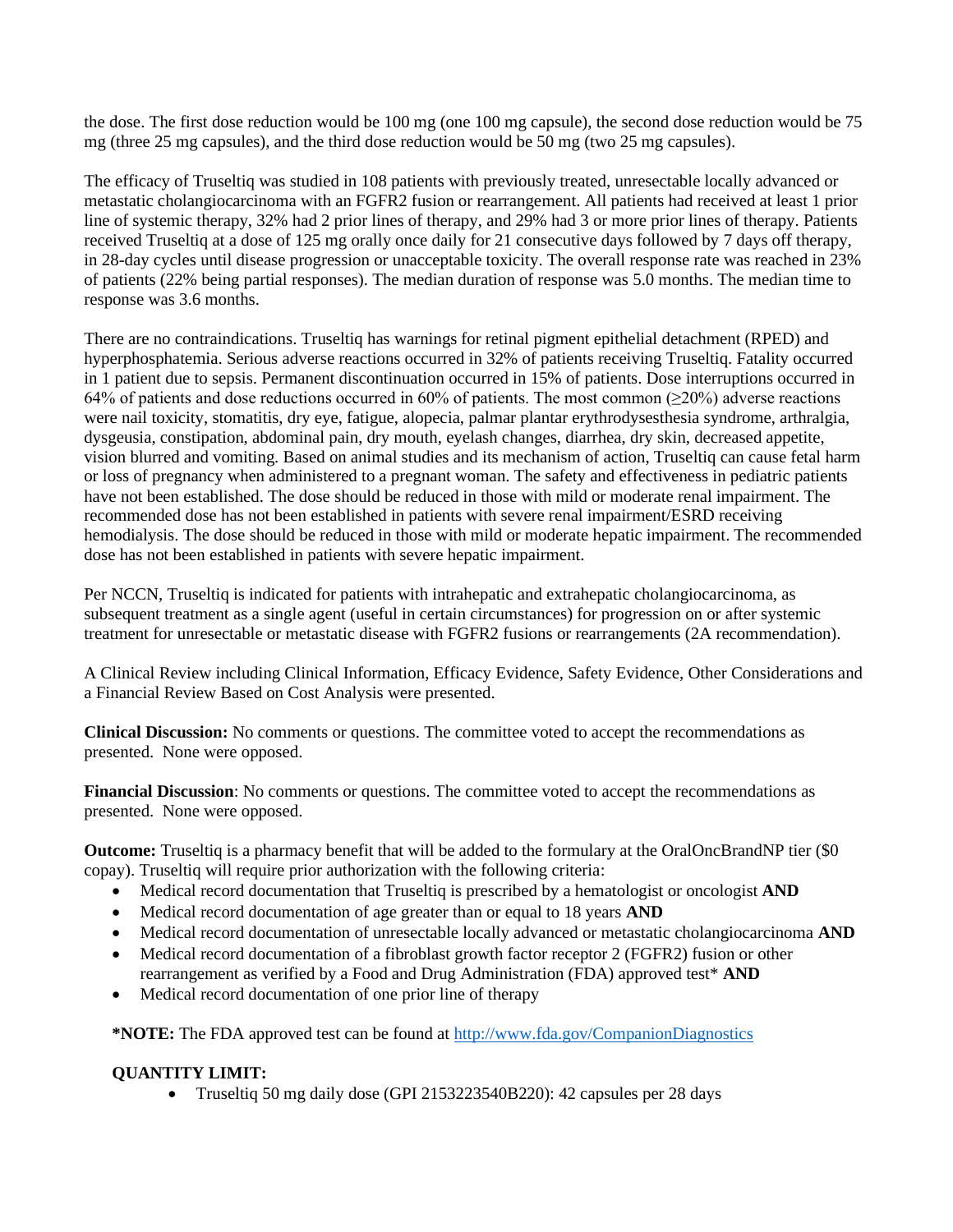- Truseltiq 75 mg daily dose (GPI 2153223540B225): 63 capsules per 28 days
- Truseltiq 100 mg daily dose (GPI 2153223540B230): 21 capsules per 28 days
- Truseltiq 125 mg daily dose (GPI 2153223540B235): 42 capsules per 28 days

**AUTHORIZATION DURATION:** Initial approval will be for 12 months. Subsequent approvals will be for an additional 12 months and will require medical record documentation of continued disease improvement or lack of disease progression.

Additional evidence of the criteria used to make this decision can be found in the drug review presented to the committee.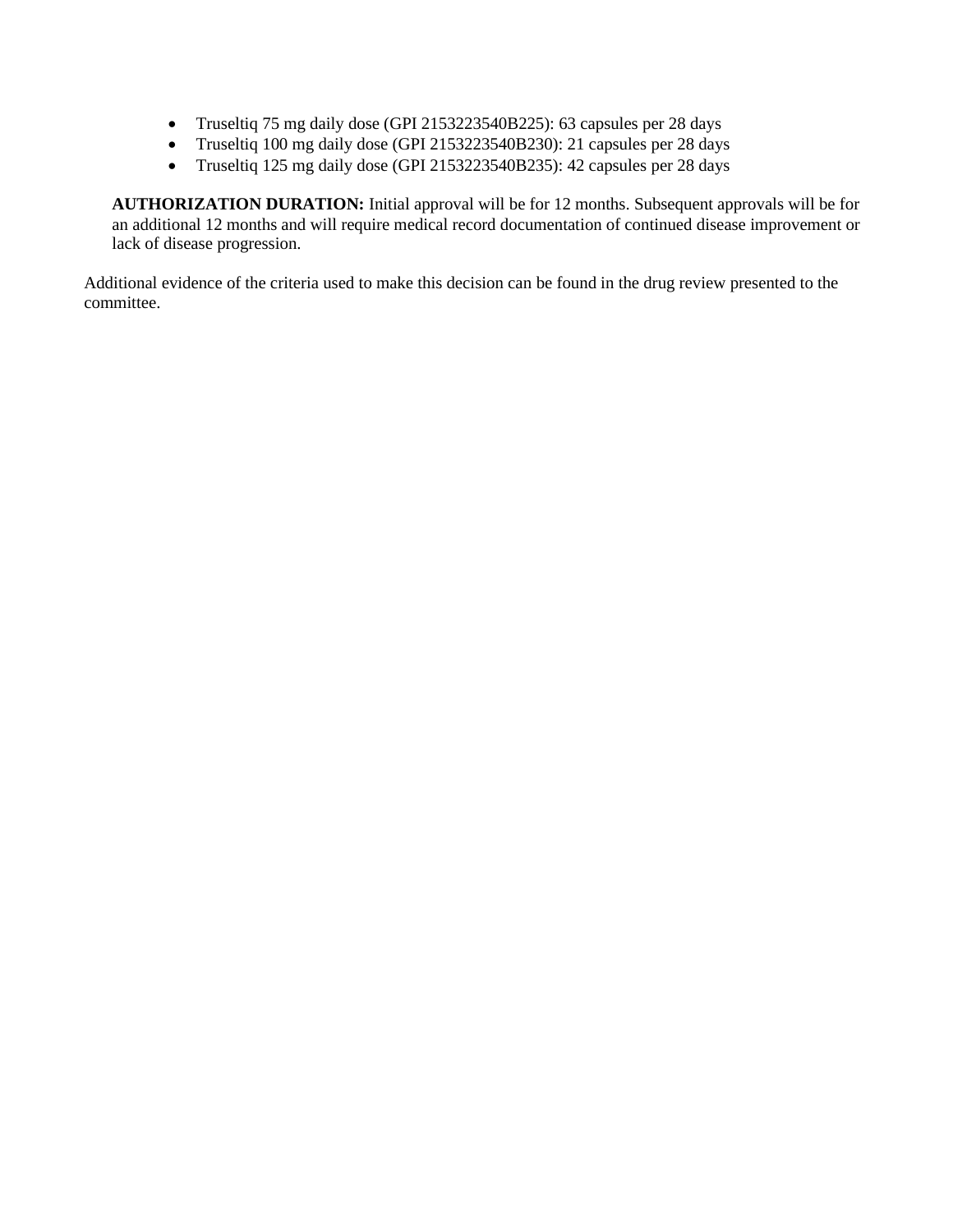## **FAST FACTS**

#### **ACTEMRA (tocilizumab)**

**Updated Indication:** Actemra subcutaneous injection is indicated for slowing the rate of decline in pulmonary function for adult patients with systemic sclerosis-associated interstitial lung disease (SSc-ILD).

**Current formulary status:** Pharmacy benefit, Brand Non-preferred tier, with a prior authorization required. Quantity limits apply.

**Recommendation:** There are no changes to formulary status at this time. However, it is recommended that the following prior authorization criteria be added to the Actemra subcutaneous policy.

### **Systemic Sclerosis-associated Interstitial Lung Disease (SSc-ILD)**

- Prescription written by or in consultation with a pulmonologist and/or rheumatologist **AND**
- Medical record documentation that member is 18 years of age or greater **AND**
- Medical record documentation of a diagnosis of systemic sclerosis according to American College of Rheumatology (ACR) and European League Against Rheumatism (EULAR) **AND**
- Medical record documentation that medication is not being used concurrently with a TNF blocker or other biologic agent **AND**
- Medical record documentation of systemic sclerosis related to interstitial lung disease confirmed by all of the following:
	- o a. ≥ 10% fibrosis on a chest high resolution computer tomography **AND**
	- o b. FVC ≥ 40% of predicted normal **AND**
	- o c. DLCO (diffusion capacity of the lung for carbon monoxide) 30-89% of predicted normal

#### \*Note: ACR/EULAR Diagnostic Criteria for Systemic Sclerosis:

| Item                                                                                                                                | $Sub-item(s)$                                                                                                                                         | Weight/score† |
|-------------------------------------------------------------------------------------------------------------------------------------|-------------------------------------------------------------------------------------------------------------------------------------------------------|---------------|
| Skin thickening of the fingers of both hands extending proximal<br>to the metacarpophalangeal joints (sufficient criterion)         |                                                                                                                                                       | 9             |
| Skin thickening of the fingers (only count the higher score)                                                                        | Puffy fingers<br>Sclerodactyly of the fingers (distal to the<br>metacarpophalangeal joints but<br>proximal to the proximal<br>interphalangeal joints) |               |
| Fingertip lesions (only count the higher score)                                                                                     | Digital tip ulcers<br>Fingertip pitting scars                                                                                                         | 2<br>3        |
| Telangiectasia                                                                                                                      |                                                                                                                                                       | 2             |
| Abnormal nailfold capillaries                                                                                                       |                                                                                                                                                       | 2             |
| Pulmonary arterial hypertension and/or interstitial lung disease<br>(maximum score is 2)                                            | Pulmonary arterial hypertension<br>Interstitial lung disease                                                                                          | Õ.            |
| Raynaud's phenomenon                                                                                                                |                                                                                                                                                       | 3             |
| SSc-related autoantibodies (anticentromere,<br>anti-topoisomerase I [anti-Scl-70], anti-RNA<br>polymerase III) (maximum score is 3) | Anticentromere<br>Anti-topoisomerase I<br>Anti-RNA polymerase III                                                                                     | 3             |

\* These criteria are applicable to any patient considered for inclusion in an SSc study. The criteria are not applicable to patients with skin thickening sparing the fingers or to patients who have a scleroderma-like disorder that better explains their manifestations (e.g., nephrogenic sclerosing fibrosis, generalized morphea, eosinophilic fasciitis, scleredema diabeticorum, scleromyxedema, erythromyalgia, porphyria, lichen sclerosis, graft-versus-host generalized morphea, eosinophilic fasciitis, scleredema diabeticorum, scl disease, diabetic cheiroarthropathy).

 $\dagger$  The total score is determined by adding the maximum weight (score) in each category. Patients with a total score of  $\geq 9$  are classified as having definite SSc.

# **MEDISPAN AUTHORIZATION LEVEL:** GPI-14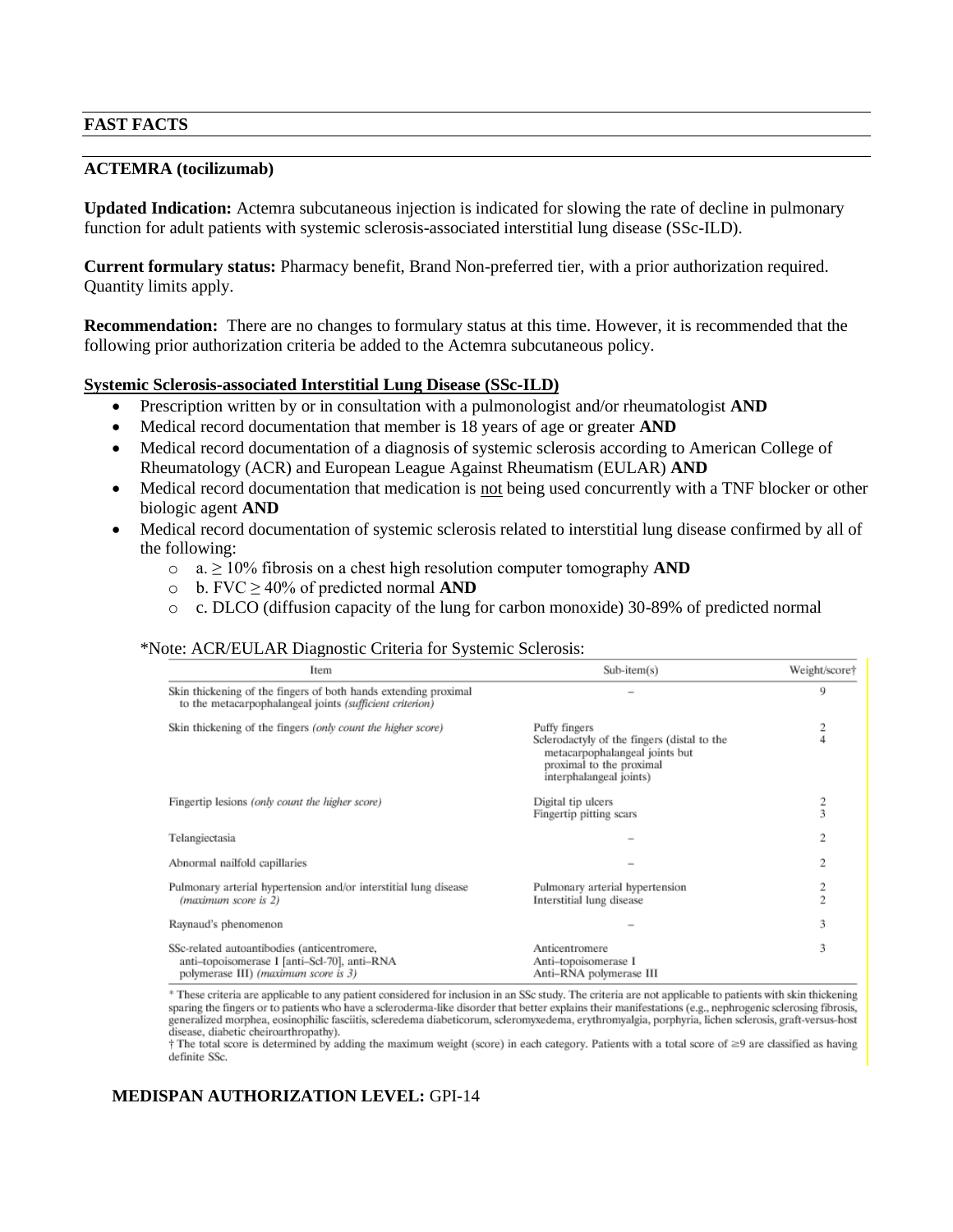# **QUANTITY LIMIT:** 3.6 mL per 28 days (for the Letter ONLY)

**AUTHORIZATION DURATION:** Approval will be given for an initial duration of six (6) months. For continuation of coverage, medical record documentation of clinical improvement or lack of progression in signs and symptoms of SSc-ILD on six (6) months of Actemra is required.

After the initial six (6) month approval, subsequent approvals for coverage will be for a duration of one (1) year. Reevaluation of coverage will be every one (1) year requiring medical record documentation of continued or sustained improvement in the signs and symptoms of SSc-ILD while on Actemra therapy.

**Discussion:** No comments or questions. The committee voted to accept the recommendations as presented. None were opposed.

**Outcome:** No comments or questions. The committee voted to accept the recommendations as presented. None were opposed.

Additional evidence of the criteria used to make this decision can be found in the drug review presented to the committee.

# **ARCALYST (rilonacept)**

**Updated indication:** Arcalyst is approved for treatment of recurrent pericarditis (RP) and reduction in risk of recurrence in adults and children 12 years and older.

Arcalyst is also approved for maintenance of remission of Deficiency of Interleukin-1 Receptor Antagonist (DIRA) in adults and pediatric patients weighing 10 kg or more.

Previously, Arcalyst was approved for treatment of Cryopyrin-Associated Periodic Syndromes (CAPS), including Familial Cold Auto-inflammatory Syndrome (FCAS) and Muckle-Wells Syndrome (MWS) in adults and children 12 and older.

**Current formulary status:** Pharmacy benefit on the specialty tier or the Brand Non-preferred tier for members with a three-tier benefit, prior authorization required

**Recommendation:** There are no changes recommended to the formulary placement or quantity limit for Arcalyst. It is recommended to make the following changes to to incorporate the new indications:

- Medical record documentation of diagnosis of Cryopyrin–Associated Periodic Syndrome (CAPS), including Familial Cold Autoinflammatory Syndrome (FCAS), and Muckle-Wells Syndrome (MWS) supported by documentation of genetic testing to identify the CIAS1/NLRP-3 gene mutation **AND**
- Must be prescribed by an immunologist, rheumatologist, or allergist **AND**
- Medical record documentation of therapeutic failure on, intolerance to, or contraindication to Kineret\* AND Ilaris\*
- **OR**
- Medical record documentation of a diagnosis of Deficiency of Interleukin-1 Receptor Antagonist (DIRA) supported by documentation of a homozygous or compound heterozygous mutation in IL1RN (Interleukin 1 Receptor Antagonist gene) **AND**
- Medical record documentation that remission of Deficiency of Interleukin-1 Receptor Antagonist (DIRA) was induced by Kineret (anakinra)\*\* **AND**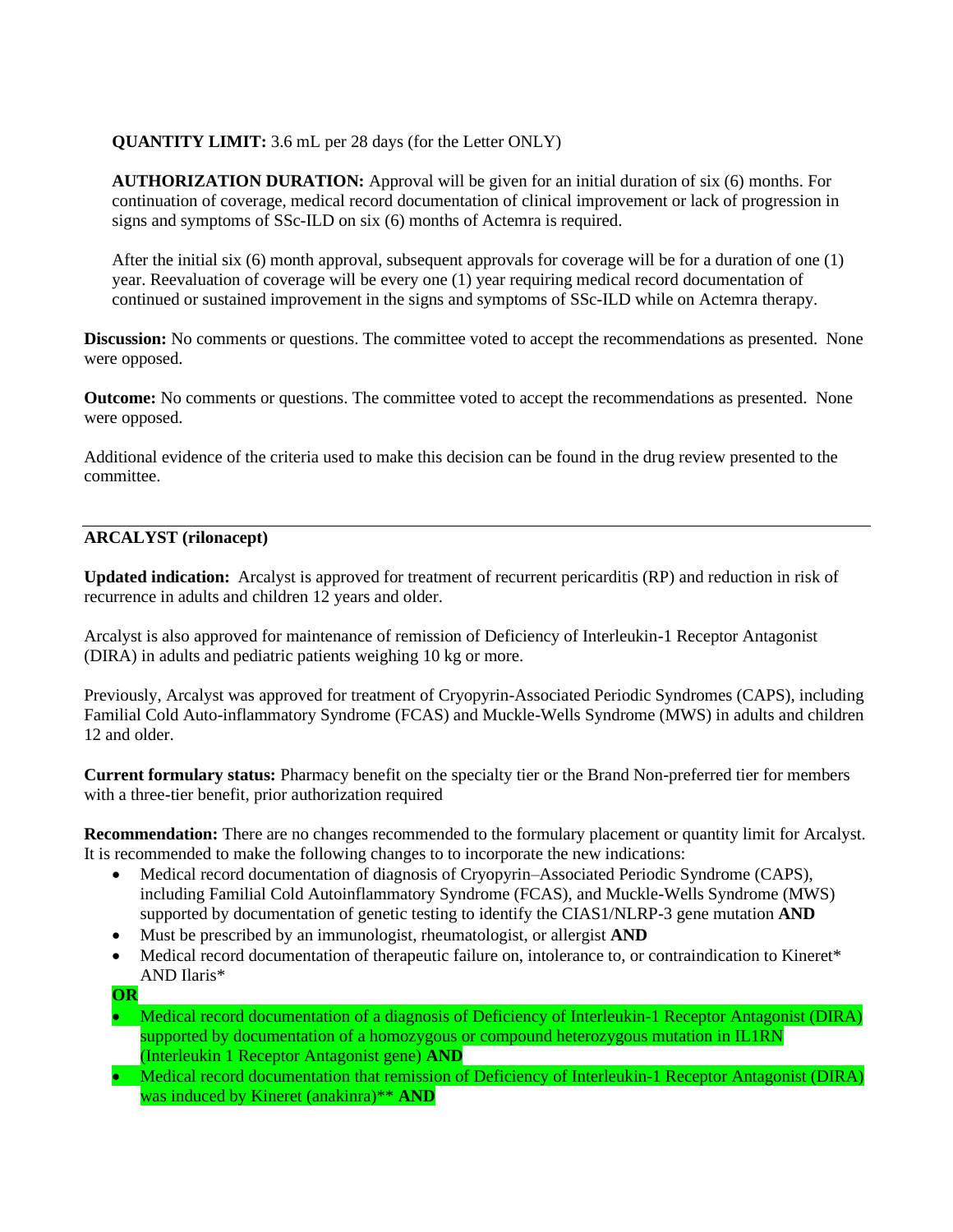- Medical record documentation Arcalyst (rilonacept) is being used for maintenance of remission of Deficiency of Interleukin-1 Receptor Antagonist (DIRA) **AND**
- Medical record documentation of therapeutic failure on, intolerance to, or contraindication to Kineret (anakinra) **AND**
- Medical record documentation of weight greater than or equal to 10 kg **AND**
- Prescription written by or in consultation with a rheumatologist, geneticist, dermatologist, or
- a physician specializing in the treatment of autoinflammatory disorders
- **OR**
- Medical record documentation of a diagnosis of Recurrent Pericarditis (RP) as evidenced by a recurrence of pericarditis after a symptom free interval of 4 to 6 weeks or longer following a documented episode of acute pericarditis\*\*\* **AND**
- Prescription written by or in consultation with a cardiologist or rhuematologist **AND**
- Medical record documentation of age greater than or equal to 12 years old **AND**
- Medical record documentation of therapeutic failure on, intolerance to, or contraindication to colchicine AND a nonsteroidal anti-inflammatory drug (NSAID) or aspirin.

### \*prior authorization required

\*\*Note: Inflammatory remission in clinical trial defined as having the following: normal acute-phase reactants (C-reactive protein (CRP) < 0.5 mg/dl), resolution of fever, skin rash and bone pain, and radiological evidence of no active bone lesions on x-ray.

\*\*\*Note: The European Society of Cardiology (ESC) defines acute pericarditis to be an inflammatory pericardial syndrome diagnosed with at least 2 of the following 4 criteria: 1) pericarditic chest pain, 2) pericardial rubs, 3) new widespread ST elevations or PR depression on ECG or 4) pericardial effusion (new or worsening).

**AUTHORIZATION DURATION:** The initial approval will be for a time period of 12 weeks, requiring medical record documentation of improvement in signs and symptoms of CAPS. Arcalyst will then require approval on a yearly basis

Initial approval will be for **3 months** or less if the reviewing provider feels it is medically appropriate. Subsequent approvals will be for an additional **12 months** or less if the reviewing provider feels it is medically appropriate and will require medical record documentation of continued disease improvement or lack of disease progression. The medication will no longer be covered if the member experiences unacceptable toxicity or worsening of disease.

**Discussion:** No comments or questions. The committee voted to accept the recommendations as presented. None were opposed.

**Outcome:** No comments or questions. The committee voted to accept the recommendations as presented. None were opposed.

Additional evidence of the criteria used to make this decision can be found in the drug review presented to the committee.

# **AYVAKIT (avapritinib)**

**Updated Indication:** Ayvakit is now indicated for the treatment of adult patients with Advanced Systemic Mastocytosis (AdvSM). AdvSM includes patients with aggressive systemic mastocytosis (ASM), systemic mastocytosis with an associated hematological neoplasm (SM-AHN), and mast cell leukemia (MCL).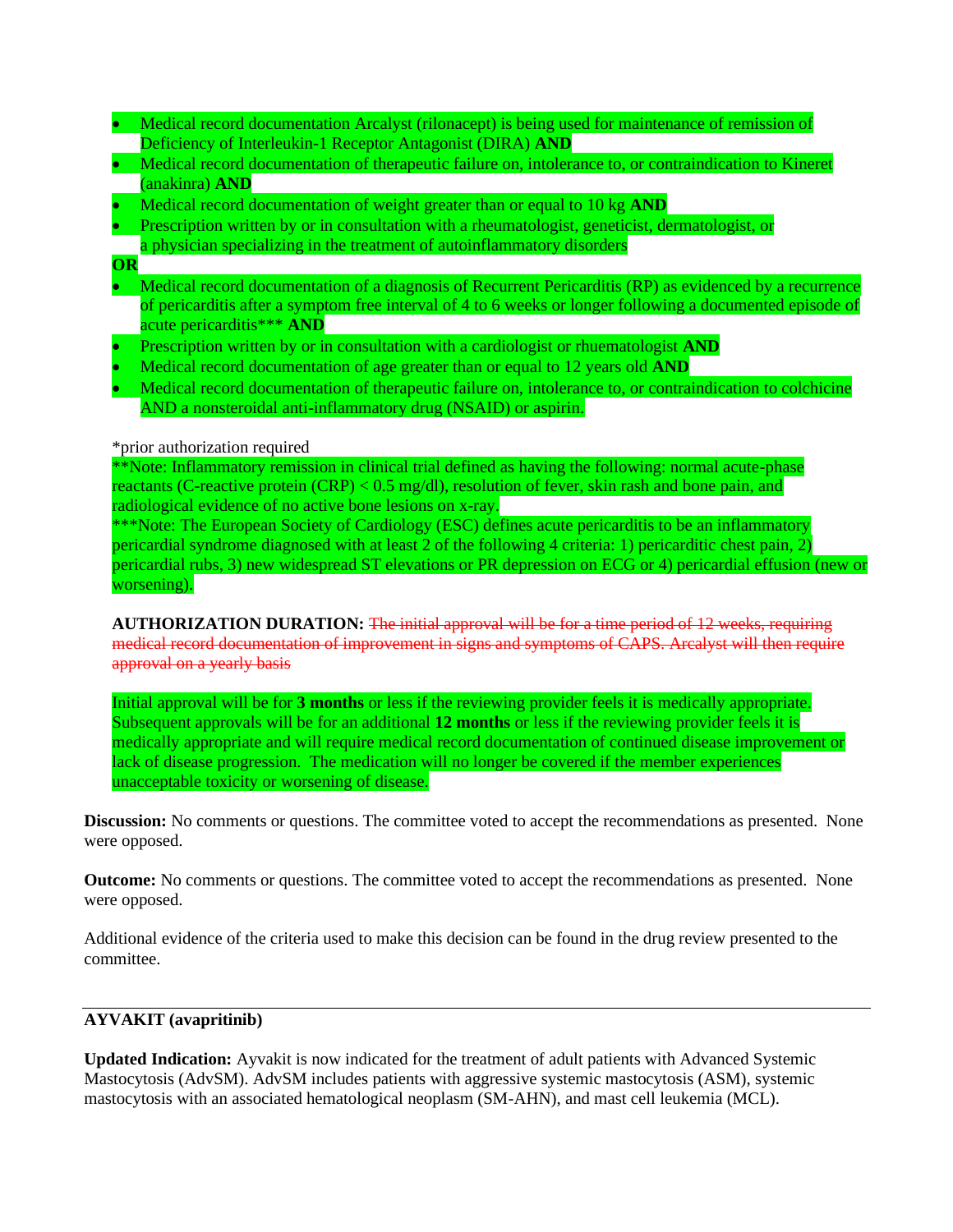Limitation of Use: Ayvakit is not recommended for the treatment of patients with AdvSM with platelet counts of less than  $50 \times 10^9$ /L.

Previously, Ayvakit was only indicated for the treatment of adults with unresectable or metastatic gastrointestinal stromal tumor (GIST) harboring a platelet-derived growth factor receptor alpha (PDGFRA) exon 18 mutation, including PDGFRA D842V mutations.

**Current formulary status:** Ayvakit is available at the OralOncBrandNP tier. Ayvakit requires a prior authorization.

**Recommendation:** There are no changes to formulary status, authorization duration, or quantity limits. The quantity limit of 1 tablet per day should also apply to the 25 mg and 50 mg tablets. The prior authorization criteria should be updated to include a section for AdvSM.

# **AdvSM**

- Medical record documentation that Ayvakit is prescribed by a hematologist or oncologist AND
- Medical record documentation of age greater than or equal to 18 years AND
- Medical record documentation of a platelet count  $\geq 50 \times 10^9$ /L AND
- Medical record documentation of a diagnosis of aggressive systemic mastocytosis (ASM), systemic mastocytosis with an associated hematological neoplasm (SM-AHN), or mast cell leukemia (MCL).

**Discussion:** No comments or questions. The committee voted to accept the recommendations as presented. None were opposed.

**Outcome:** No comments or questions. The committee voted to accept the recommendations as presented. None were opposed.

Additional evidence of the criteria used to make this decision can be found in the drug review presented to the committee.

# **KINERET (anakinra)**

**Updated Indication:** Kineret is approved for the treatment of Deficiency of Interleukin-1 Receptor Antagonist (DIRA).

*Previously, Kineret was approved for the reduction in signs and symptoms and slowing the progression of structural damage in moderately to severely active rheumatoid arthritis (RA), in patients 18 years of age or older who have failed 1 or more disease modifying antirheumatic drugs (DMARDs) and for the treatment of Neonatal-Onset Multisystem Inflammatory Disease (NOMID).* 

**Current formulary status:** Pharmacy benefit on the specialty tier or the Brand Non-preferred tier for members with a three-tier benefit, prior authorization required.

**Recommendation:** There are no changes recommended to the formulary placement or quantity limit for Kineret. It is recommended to make the following changes to incorporate the new indication: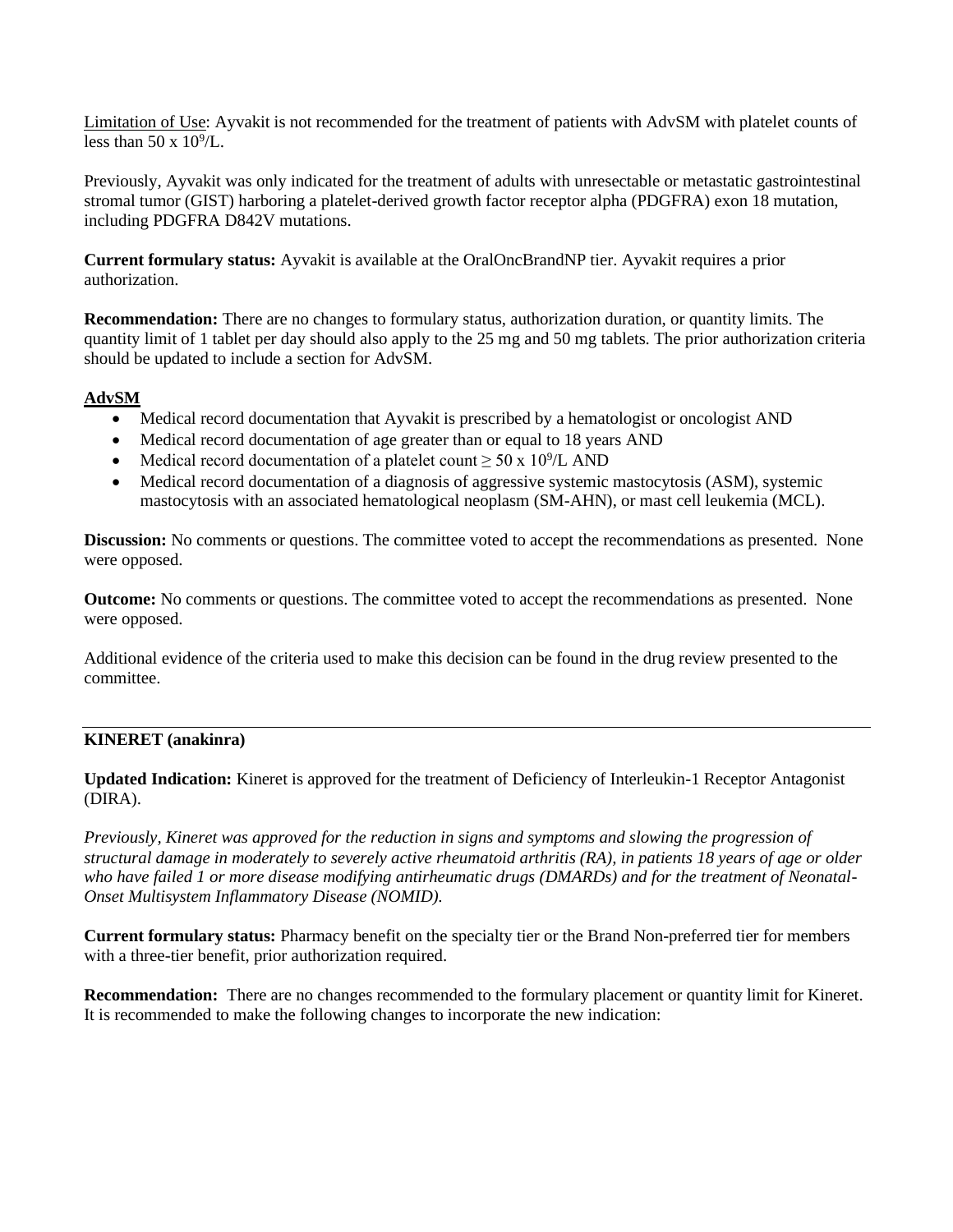# **For Rheumatoid Arthritis:**

- Medical record documentation of a diagnosis of moderate to severe rheumatoid arthritis made in accordance with the American College of Rheumatology Criteria for the Classification and Diagnosis of Rheumatoid Arthritis **AND**
- Medical record documentation of age greater than or equal to 18 years **AND**
- Medical record documentation that Kineret is prescribed by a rheumatologist **AND**
- Medical record documentation of therapeutic failure on, intolerance to, or contraindication to a minimum 3 month trial of Humira\*, Rinvoq\*, OR Xeljanz\* **AND**
- Medical record documentation that Kineret is not being used concurrently with a tumor necrosis factor (TNF) blocker or other biologic agent

**AUTHORIZATION DURATION:** Approval will be given for an initial duration of six (6) months. For continuation of coverage, medical record documentation of clinical improvement or lack of progression in signs and symptoms of rheumatoid arthritis on six (6) months of anakinra therapy is required.

After the initial six (6) month approval, subsequent approvals for coverage will be for a duration of one (1) year. Reevaluation of coverage will be every one (1) year requiring medical record documentation of continued or sustained improvement in the signs and symptoms of rheumatoid arthritis while on anakinra therapy.

# **For Neonatal-Onset Multisystem Inflammatory Disease:**

A formulary exception for coverage of Kineret may be made for members who meet all of the following criteria:

- Medical record documentation of diagnosis of Neonatal-Onset Multisystem Inflammatory Disease (NOMID) **AND**
- Medical record documentation that Kineret is prescribed by an immunologist, rheumatologist, or allergist

**AUTHORIZATION DURATION:** The initial approval will be for a time period of 12 weeks, requiring medical record documentation of improvement in signs and symptoms of NOMID. Kineret will then require approval on a yearly basis.

# **For Neonatal-Onset Multisystem Inflammatory Disease: Cryopyrin–Associated Periodic Syndrome (CAPS):**

A formulary exception for coverage of Kineret may be made for members who meet all of the following criteria:

- Medical record documentation of diagnosis of Cryopyrin–Associated Periodic Syndrome (CAPS), including Familial Cold Autoinflammatory Syndrome (FCAS), and Muckle-Wells Syndrome (MWS) supported by documentation of genetic testing to identify the CIAS1/NLRP-3 gene mutation **AND**
- Medical record documentation that Kineret is prescribed by an immunologist, rheumatologist, or allergist

**AUTHORIZATION DURATION:** The initial approval will be for a time period of 12 weeks, requiring medical record documentation of improvement in signs and symptoms of CAPS. Kineret will then require approval on a yearly basis.

## **For Deficiency of Interleukin-1 Receptor Antagonist (DIRA):**

- Medical record documentation of a diagnosis of Deficiency of Interleukin-1 Receptor Antagonist (DIRA) supported by documentation of a homozygous or compound heterozygous mutation in IL1RN (Interleukin 1 Receptor Antagonist gene) **AND**
- Prescription written by or in consultation with a rheumatologist, geneticist, dermatologist, or a physician specializing in the treatment of autoinflammatory disorders.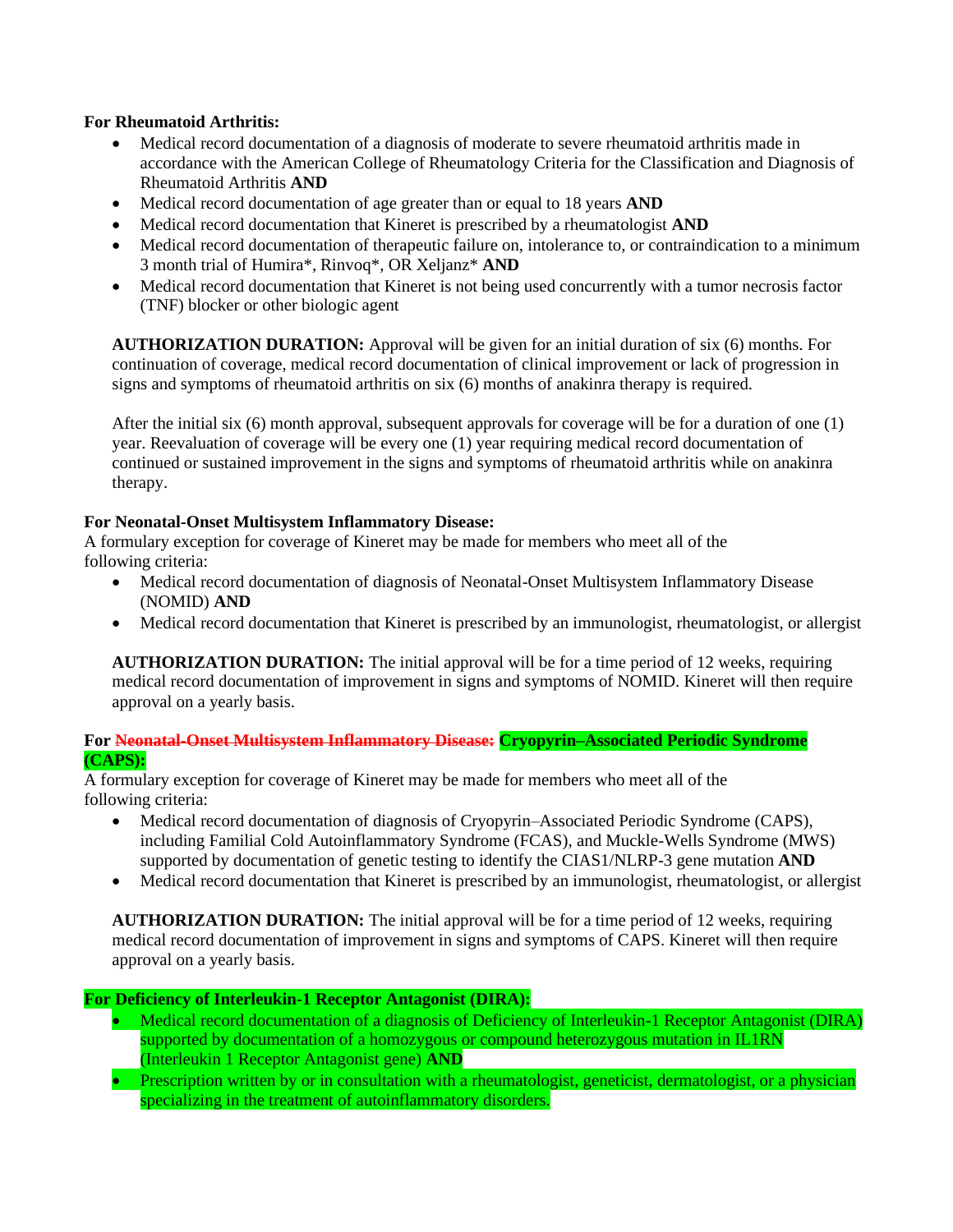# **AUTHORIZATION DURATION:** The initial approval will be for a time period of 12 weeks, requiring medical record documentation of improvement in signs and symptoms of DIRA. Kineret will then require approval on a yearly basis.

**Discussion:** No comments or questions.

**Outcome:** The committee voted to accept the recommendations as presented. None were opposed.

Additional evidence of the criteria used to make this decision can be found in the drug review presented to the committee.

### **SHINGRIX (zoster vaccine recombinant, adjuvanted)**

**Updated Indication:** Shingrix is a vaccine for prevention of herpes zoster (HZ) (shingles) now indicated in adults aged 18 years and older who are or will be at increased risk of HZ due to immunodeficiency or immunosuppression caused by known disease or therapy.

Previously, Shingrix was indicated for prevention of HZ in adults aged 50 years and older.

**Current formulary status:** Vaccine tier, medical/pharmacy benefit; Age Limit: 50 to 99 years

**Recommendation:** There are no changes to the formulary placement of Shingrix. It is recommended that the Age limit be updated to 18 to 99 years to incorporate the new indication. A quantity limit of 2 per 999 days should also be added to Shingrix.

**Discussion:** No comments or questions. The committee voted to accept the recommendations as presented. None were opposed.

**Outcome:** No comments or questions. The committee voted to accept the recommendations as presented. None were opposed.

Additional evidence of the criteria used to make this decision can be found in the drug review presented to the committee.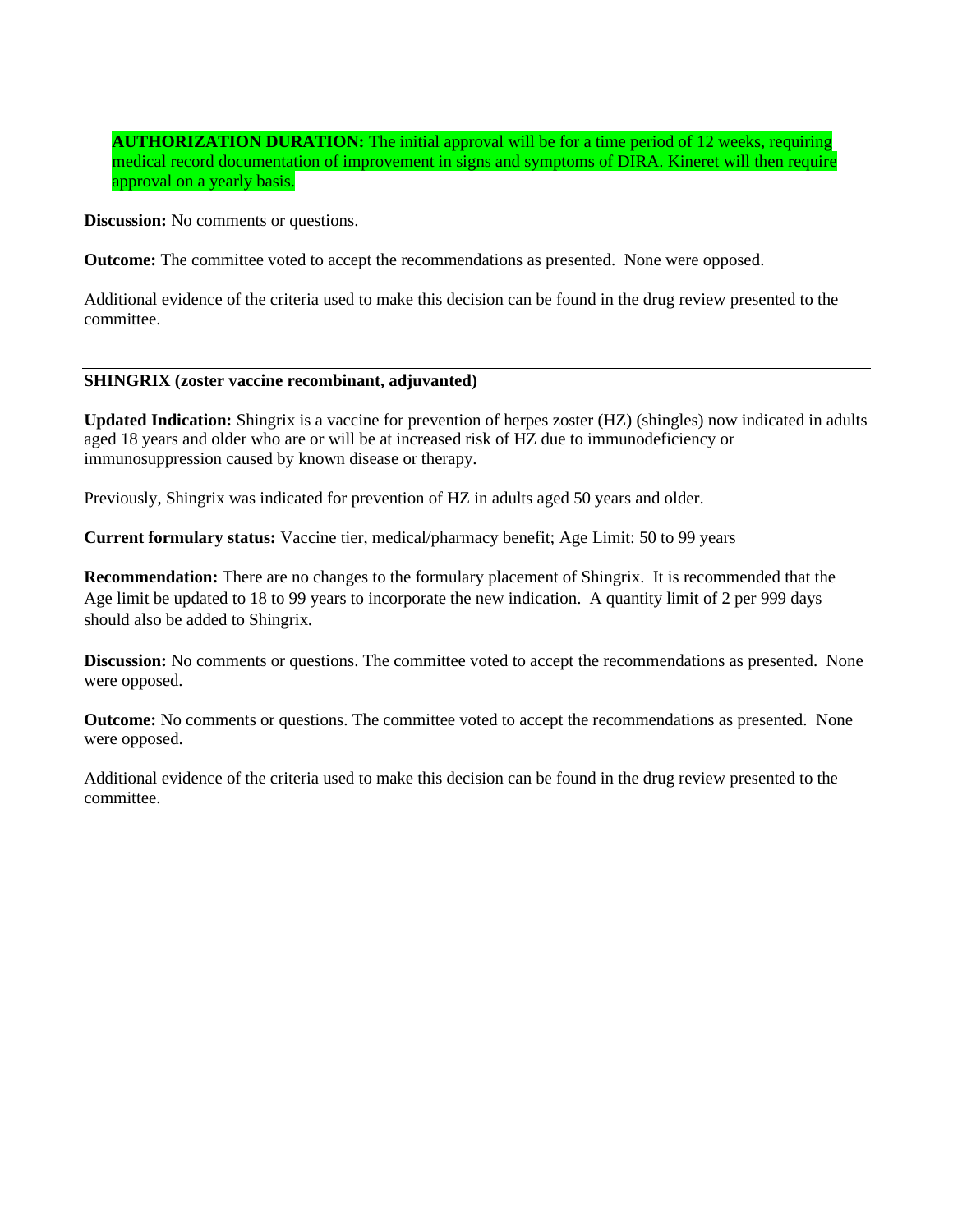# **UPDATES**

# **CABENUVA QUANTITY LIMIT UPDATE**

**Background:** Cabenuva is supplied in 2 dosing kits. Each kit contains one vial of cabotegravir extended-release injectable suspension and one vial of rilpivirine extended-release injectable suspension, co-packaged as:

Cabenuva 400 mg/600 mg Kit:

- One single-dose vial of cabotegravir extended-release injectable suspension containing 400 mg/2 mL cabotegravir
- One single-dose vial of rilpivirine extended-release injectable suspension containing  $600 \text{ mg}/2 \text{ mL}$ rilpivirine

Cabenuva 600 mg/900 mg Kit:

- One single-dose vial of cabotegravir extended-release injectable suspension containing 600 mg/3 mL cabotegravir
- One single-dose vial of rilpivirine extended-release injectable suspension containing 900 mg/3 mL rilpivirine

Current quantity limits are based on the number of kits used according the FDA approved recommended dosing:

### **Current Quantity Limits:**

- Cabenuva 600 mg/900 mg Kit: 1 kit per 180 days
- Cabenuva 400 mg/600 mg Kit: 1 kit per 28 days

**Recommendations:** Darwin claims process as the total number of mL for each kit. It is recommended that the current quantity limits be recommended to mL as follows:

- Cabenuva 600 mg/900 mg Kit: 6 mL per 180 days
- Cabenuva 400 mg/600 mg Kit: 4 mL per 28 days

**Discussion:** No comments or questions.

**Outcome:** The committee voted to accept the recommendations as presented. None were opposed.

Additional evidence of the criteria used to make this decision can be found in the drug review presented to the committee.

# **SITE OF CARE POLICY UPDATE**

**Background:** On October 1<sup>st</sup>, 2019 Geisinger Health Plan (GHP) implemented a new site of care program for infliximab products and intravenous/subcutaneous immune globulin products, which direct members to the most cost-effective, yet clinically appropriate location to receive drug infusions under the medical benefit. The site of care program is administered as part of the existing prior authorization program which requires clinical approval of the medication as well as approval at hospital based outpatient facilities via the following prior authorization criteria. Since that time, additional drugs have been added to the site of care program in phases.

On October 15, 2021 GHP will implement Phase 8 drugs (Aralast, Glassia, Prolastin-C, Zemaira) to the site of care program, The current Site of Care Policy (MBP 181.0) will apply in addition to the drugs' respective existing clinical prior authorization program.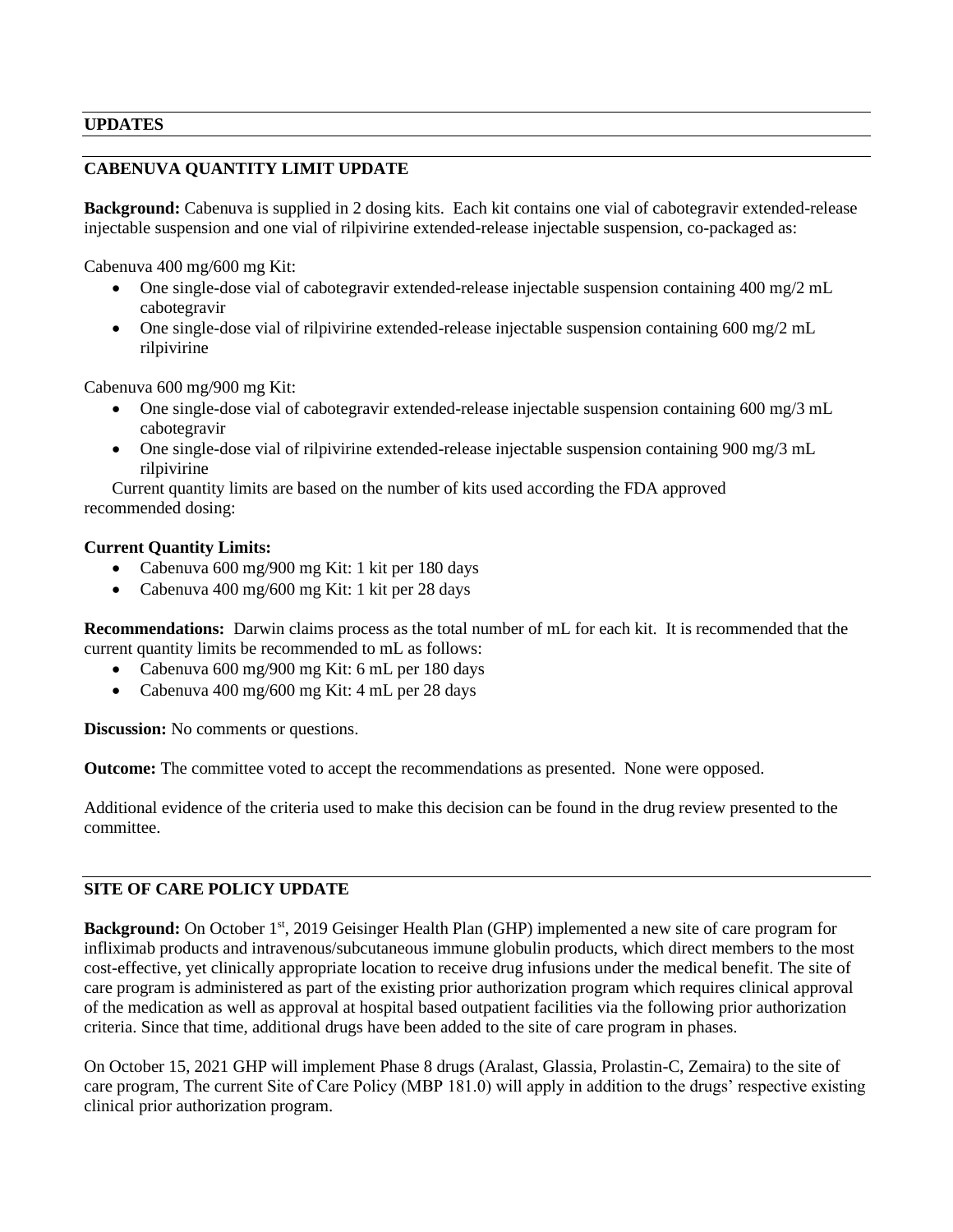**Recommendations:** It is recommended that the following changes (highlighted in green) be made to MBP 181.0 so that this policy may apply to the Phase 8 drugs (Aralast, Glassia, Prolastin-C, Zemaira). In addition to the drugs outlined above, it is recommended that the criteria are updated to account for additional self-injected drugs:

#### MBP 181.0 Site of Care

#### **I. Policy:**

Site of Care Review Guidelines for Infusion Drugs and Specialty Medications

### **II. Purpose/Objective:**

To provide a policy of coverage regarding the use of hospital based outpatient facilities as a site of care for drugs that require administration via intravenous infusion or injection. This policy applies to these medications:

- 1. Abatacept (Orencia IV)
- 2. Agalsidase Beta (Fabrazyme)
- 3. Alglucosidase Alfa (Lumizyme)

### 4. Alpha<sub>1</sub>-Proteinase Inhibitor [Human] products

- 5. Belimumab (Benlysta IV)
- 6. Benralizumab (Fasenra)
- 7. C1 esterase Inhibitor [Human] (Cinryze)
- 8. Canakinumab (Ilaris)
- 9. Certolizumab (Cimzia)
- 10. Denosumab (Prolia, Xgeva)
- 11. Eptinezumab (Vyepti)
- 12. Galsulfase (Naglazyme)
- 13. Golimumab (Simponi Aria)
- 14. Immune Globulin (IVIG)
- 15. Imiglucerase (Cerezyme)
- 16. Infliximab & infliximab biosimilar products
- 17. Laronidase (Aldurazyme)
- 18. Mepolizumab (Nucala)
- 19. Omalizumab (Xolair)
- 20. Tildrakizumab (Ilumya)
- 21. Tocilizumab (Actemra IV)
- 22. Ustekinumab (Stelara)
- 23. Vedolizumab (Entyvio)

#### **III. Responsibility:**

- A. Medical Directors
- B. Medical Management
- C. Pharmacy Department

## **IV. Required Definitions**

- 1. Attachment a supporting document that is developed and maintained by the policy writer or department requiring/authoring the policy.
- 2. Exhibit a supporting document developed and maintained in a department other than
- 3. the department requiring/authoring the policy.
- 4. Devised the date the policy was implemented.
- 5. Revised the date of every revision to the policy, including typographical and grammatical changes.
- 6. Reviewed the date documenting the annual review if the policy has no revisions necessary.
- 7. Site of Care choice of physical location for administration of intravenous infusions or injections. Site of care locations include hospital inpatient, hospital based outpatient facilities, physician's office, ambulatory infusion centers, or home infusion services.
- 8. Alternative less intensive site of care facilities include non-hospital affiliated outpatient infusion centers such as ambulatory infusion centers or physician's offices and home infusion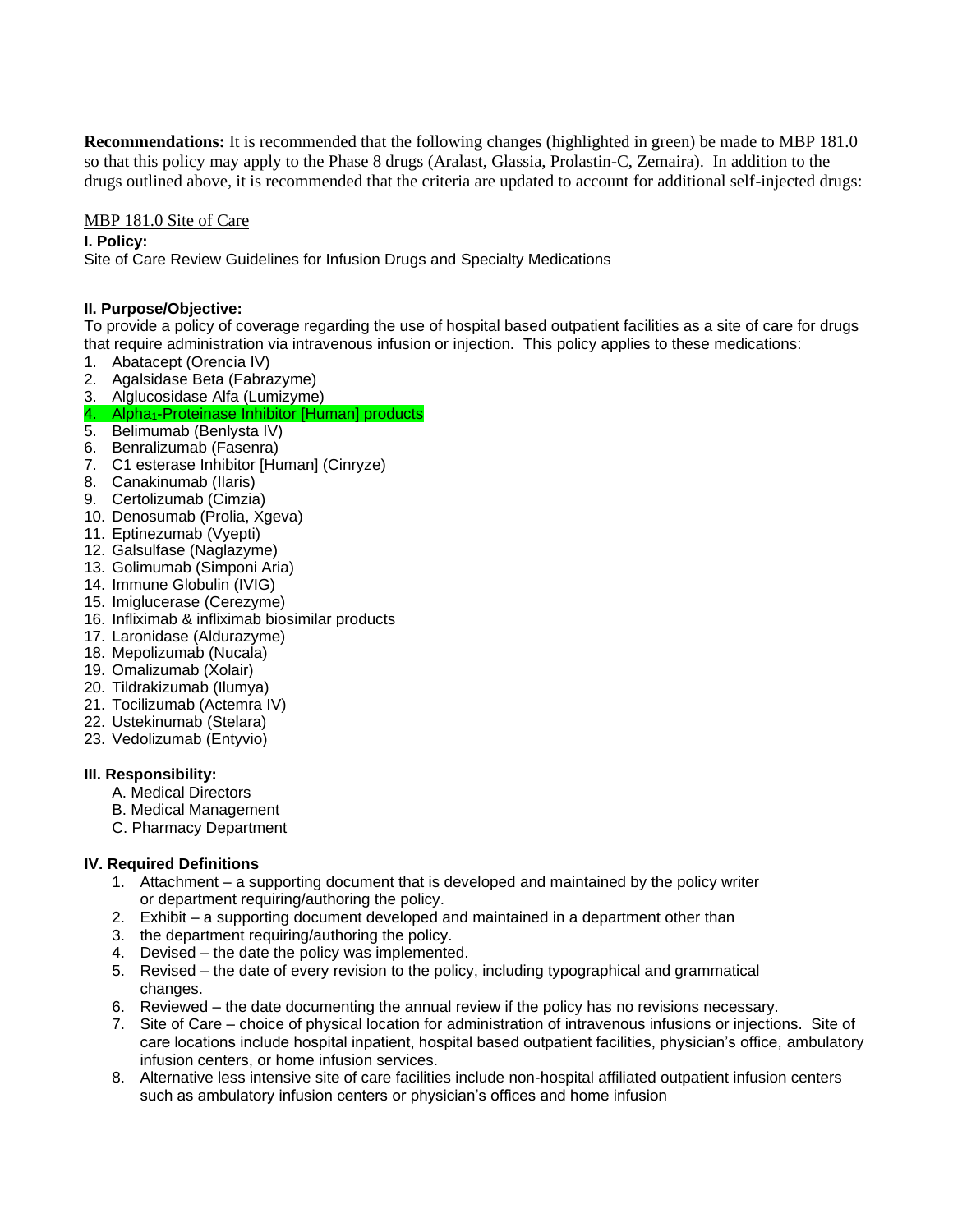9. Hospital based outpatient facilities include ER services, intravenous drug infusions or injections, observation services, outpatient surgery, lab tests, or x-rays, or any other hospital services where the patient is not admitted as an inpatient.

### **V. Additional Definitions**

Medical Necessity or Medically Necessary means Covered Services rendered by a Health Care Provider that the Plan determines are:

a. appropriate for the symptoms and diagnosis or treatment of the Member's condition, illness, disease or injury;

b. provided for the diagnosis and the direct care and treatment of the Member's condition, illness disease or injury;

- c. in accordance with current standards good medical treatment practiced by the general medical community;
- d. not primarily for the convenience of the Member, or the Member's Health Care Provider; and
- e. the most appropriate source or level of service that can safely be provided to the Member. When applied to hospitalization, this further means that the Member requires acute care as an inpatient due to the nature of the services rendered or the Member's condition, and the Member cannot receive safe or adequate care as an outpatient

#### **DESCRIPTION:**

Specific intravenous and injectable drugs must meet applicable medical necessity criteria for coverage. If these criteria are met, this coverage policy will be used to determine the medical necessity of administration in the hospital based outpatient setting. If medical necessity criteria for administration in the hospital based outpatient setting are not met, an alternative less intensive site of care facility should be utilized.

#### **CRITERIA FOR USE: Requires Prior Authorization by Medical Director or Designee**

#### **Administration in the hospital based outpatient setting will be considered medically necessary and LIMITED to a duration of 60 days when one of the following criteria are met:**

- This is the initial medication infusion **OR**
- Member is reinitiating treatment after not receiving any treatments for at least 6 months.

**AUTHORIZATION DURATION:** Initial approval will be for a duration of 60 days. Administration in the hospital based outpatient setting for longer than 60 days will be required to meet the authorization criteria in the section below.

#### **Administration in the hospital based outpatient setting will be considered medically necessary for a duration of greater than 60 days when one of the following criteria are met:**

- The medication has a site of care restriction for administration per the FDA approved label **OR**
- Documented previous history of severe or potentially life-threatening adverse event during or following administration and the adverse event cannot be managed using pre-medication(s) or adjusting the rate of infusion **OR**
- All of the following:
	- $\circ$  All alternate non-hospital outpatient settings are not within a reasonable distance from the member's home (within 50 miles) **AND**
	- $\circ$  Home healthcare or infusion provider has determined that the patient, home caregiver, or home environment is not appropriate for home infusion or home infusion services are not available due to limited network access **AND**
	- $\circ$  For request of a provider administered drug, for which a self-administered formulation is available, including but not limited to abatacept, belimumab, benralizumab, certolizumab, golimumab, mepolizumab, omalizumab, tocilizumab, and ustekinumab: medical record documentation of a therapeutic failure of or intolerance to a 3 month trial of the self-administered formulation of the respective product.

**OR**

• For IVIG any of the above criteria **OR**